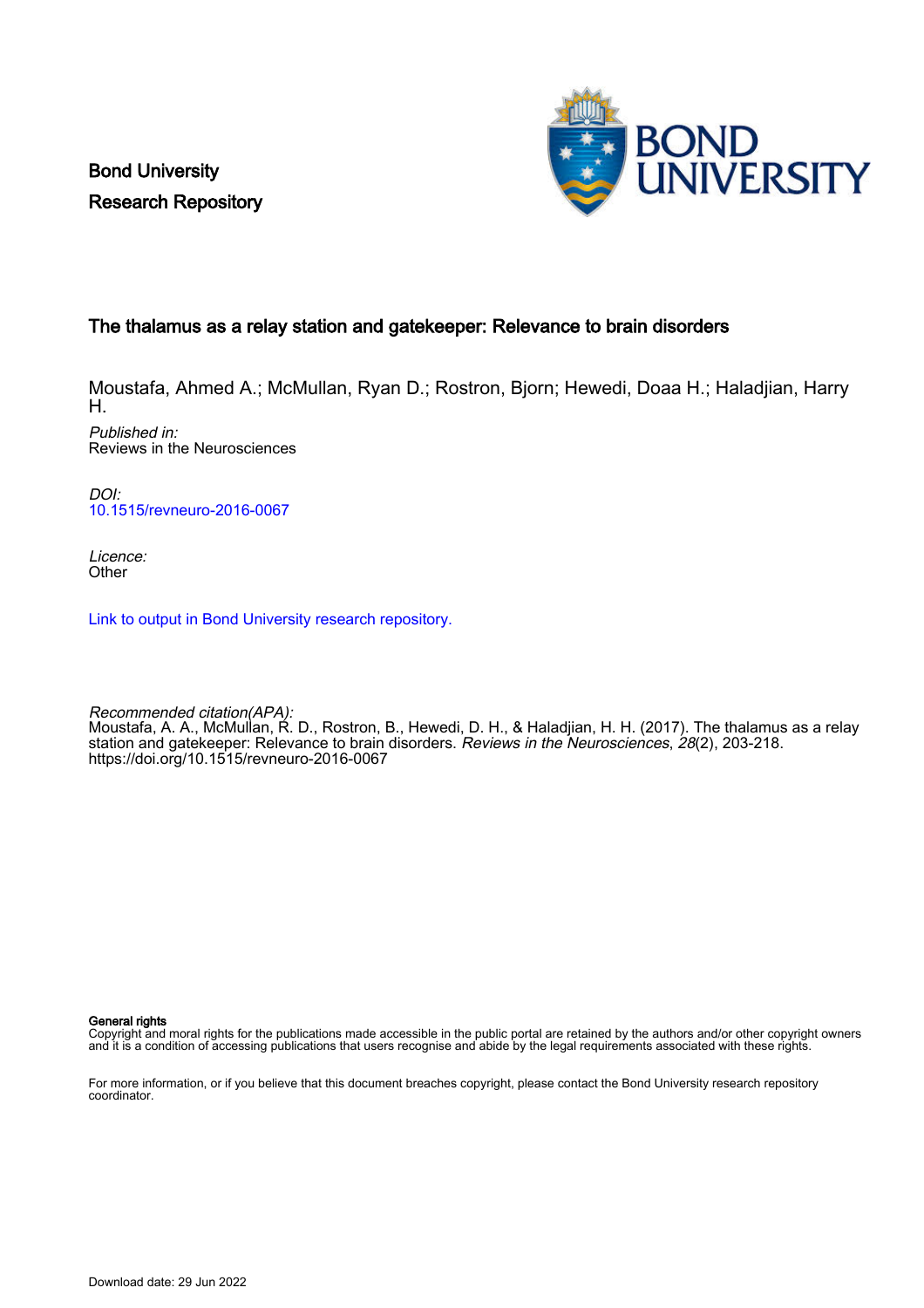Ahmed A. Moustafa\*, Ryan D. McMullan, Bjorn Rostron, Doaa H. Hewedi and Harry H. Haladjian

# **The thalamus as a relay station and gatekeeper: relevance to brain disorders**

DOI 10.1515/revneuro-2016-0067

Received October 12, 2016; accepted October 21, 2016; previously published online January 13, 2017

**Abstract:** Here, we provide a review of behavioural, cognitive, and neural studies of the thalamus, including its role in attention, consciousness, sleep, and motor processes. We further discuss neuropsychological and brain disorders associated with thalamus function, including Parkinson's disease, Alzheimer's disease, Korsakoff's syndrome, and sleep disorders. Importantly, we highlight how thalamus-related processes and disorders can be explained by the role of the thalamus as a relay station.

**Keywords:** Alzheimer's disease; consciousness; hemiballismus; Korsakoff's syndrome; Parkinson's disease; relay station; sleep; thalamus; Tourette syndrome.

# **Introduction**

The goal of this review is to provide a unified account of the role of the thalamus across a range of behavioural processes and how these processes impact brain disorders associated with thalamus dysfunctions. We start by providing a brief summary of the thalamus. We then discuss cognitive processes that are associated with the thalamus, such as attention and consciousness, as well as other perceptual, cognitive, and motor processes. How these processes relate to the notion of the thalamus as an integral component of cortical function will also be addressed. Finally, we discuss brain disorders that are associated

with thalamus dysfunction. Although there are some review papers regarding the thalamus and its 'gatekeeper' or 'relay station' role, it is argued that these ideas are not separate, but rather that both these ideas highlight the crucial role that the thalamus plays in information processing for cognitive and behavioural functions.

# **Anatomy and physiology**

The thalamus has many nuclei that play key roles in perceptual, motor, emotional, and cognitive processes (Bushnell and Duncan, 1989; Ab Aziz and Ahmad, 2006; Saalmann and Kastner, 2011). Figure 1 illustrates the major subsections of the thalamus structure. The thalamus is located between the cortex and the midbrain and has direct connectivity to many subcortical structures, such as the basal ganglia, amygdala, cerebellum, and cerebral cortex, which is responsible for higher-level functions. Hence, it is often considered to be a relay station that acts as a gatekeeper for information processing throughout the brain.

Specific areas of the thalamus receive afferent input and send efferent projections to distinct areas of the cortex, forming the purported cortico-thalamo-cortical pathways (Theyel et al., 2010; Purushothaman et al., 2012; Saalmann et al., 2012). A large component of the function of individual thalamic relays is defined by its particular type of driver input (Sherman and Guillery, 2006). Importantly, the thalamus is often divided into two subregions: firstand higher-order relays. See Figure 2 for an illustration.

First-order relays are some of the more established regions including sensory-related nuclei, such as the lateral geniculate (in the visual thalamus), the ventral division of the medial geniculate (in the auditory thalamus), and the ventral posterior nuclei (in the somatosensory thalamus). The lateral geniculate body receives afferents from the retina and sends efferents to the primary visual area. In contrast, the medial geniculate body receives afferents from auditory stimuli and sends efferents to the auditory section of the temporal lobe. Ventral posterior nuclei receive afferent input from the face and olfactory system via the medial nuclei (VPM) or from the trunk via the lateral nuclei (VPL). Consequently, the VPM send efferents to the parietal cortex, whereas the VPL send

**<sup>\*</sup>Corresponding author: Ahmed A. Moustafa,** School of Social Sciences and Psychology, Western Sydney University, Sydney, New South Wales, Australia, e-mail: [a.moustafa@westernsydney.edu.au;](mailto:a.moustafa@westernsydney.edu.au) and Marcs Institute for Brain and Behaviour, Western Sydney University, Sydney, New South Wales, NSW 2751, Australia

**Ryan D. McMullan and Bjorn Rostron:** School of Social Sciences and Psychology, Western Sydney University, Sydney, New South Wales, NSW 2751, Australia

**Doaa H. Hewedi:** Psychogeriatric Research Center, Department of Psychiatry, School of Medicine, Ain Shams University, 11566 Cairo, Egypt

**Harry H. Haladjian:** Laboratoire Psychologie de la Perception, Université Paris Descartes, CNRS, 75270 Paris Cedex 06, France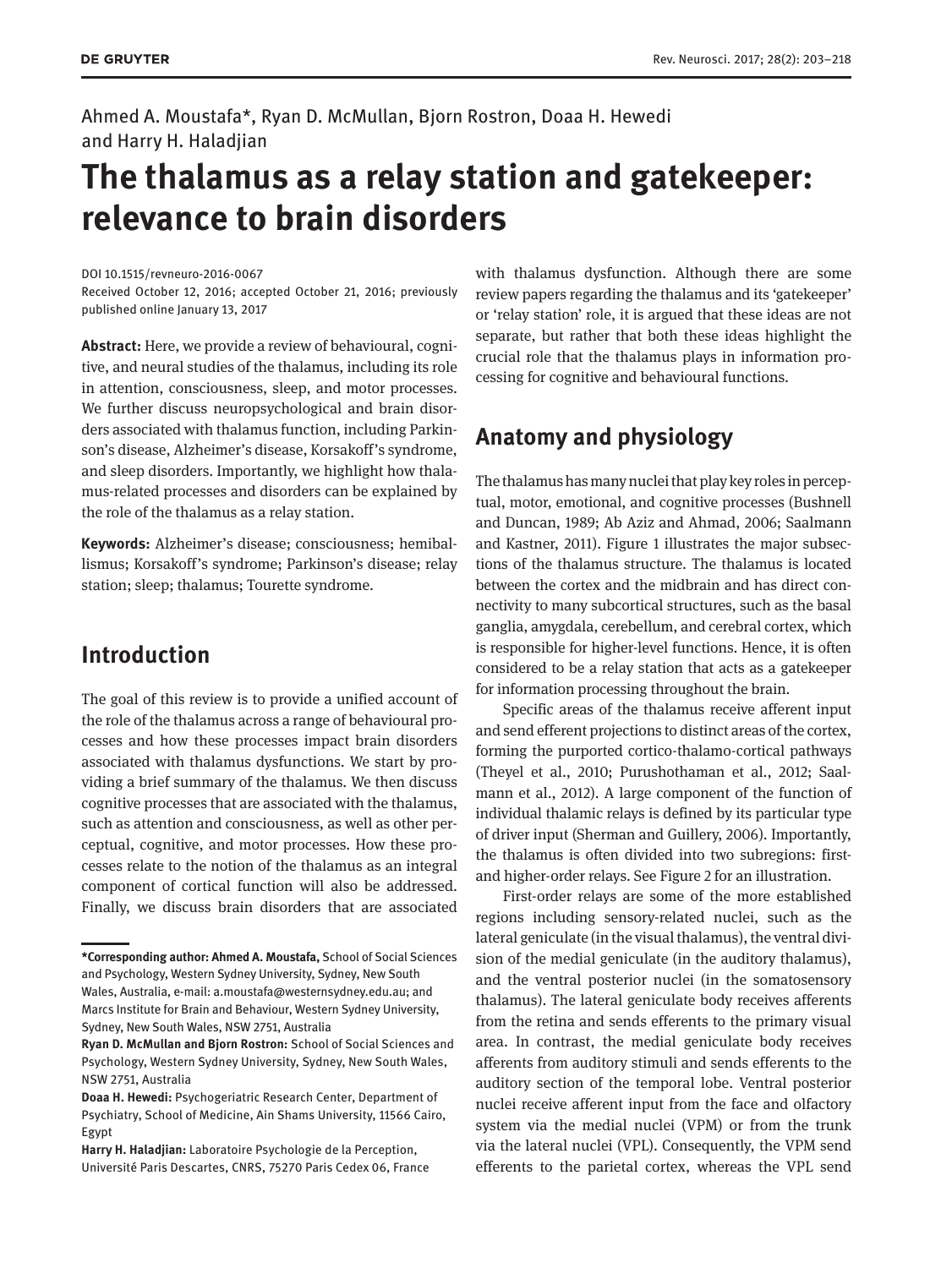

**Figure 1:** Structure of the thalamus.



**Figure 2:** First- and higher-order thalamic relays.

efferents to the parietal lobe (Sherman and Guillery, 2006; Saalmann, 2014). Therefore, first-order relays are often the 'first stop' as they transmit information from sensory systems to the cerebral cortex.

In contrast, higher-order thalamic nuclei, including the pulvinar, mediodorsal, intralaminar, and midline, receive major input from the cortex and project back to the cerebral cortex (Sherman and Guillery, 2006; Saalmann, 2014). For example, the ventrolateral and ventromedial thalamic nuclei project to motor cortical areas (Bosch-Bouju et al., 2013). In contrast, the mediodorsal thalamic nucleus is connected with the prefrontal cortex, including dorsolateral regions (Saalmann and Kastner, 2011; Mitchell and Chakraborty, 2013).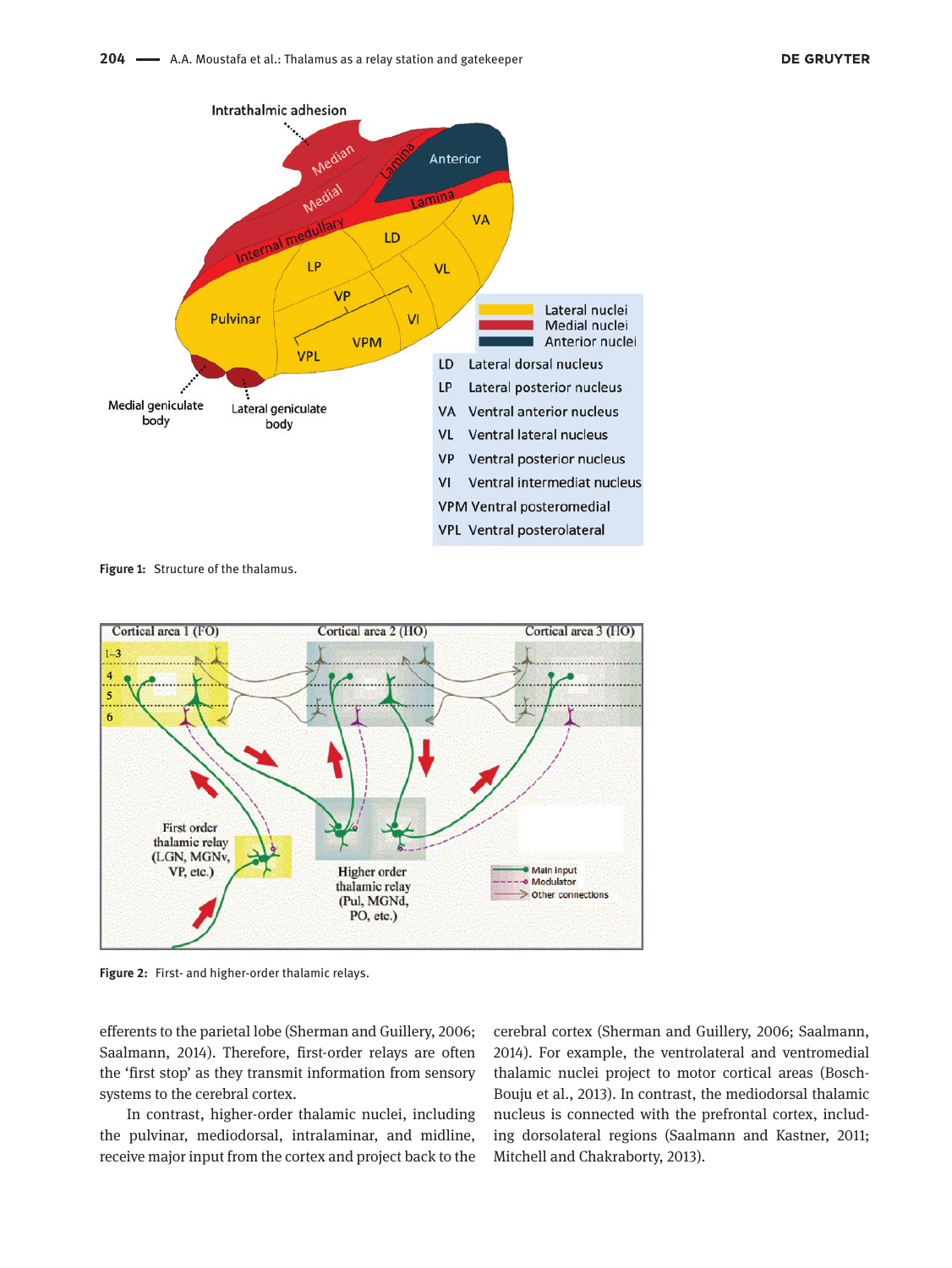First-order and higher-order relays are separate stages of a singular process. That is, first-order relays route somatosensory information to respective cortical areas, whereas higher-order relays relay processed information from layer five of a single cortical area to the middle levels of another cortical area. All thalamic relays (i.e. both first and higher order) receive feedback from layer six of the cortex. Higher-order relays are often acknowledged as being modulatory in nature as they are actively involved in routing feedback (Sherman and Guillery, 2006). Sherman and Guillery (2006) acknowledge that this is a simplified overview as the functioning of the thalamus is somewhat more complex.

Further, the thalamus is highly interconnected with many subcortical structures, including the basal ganglia, amygdala, hippocampus, cerebellum, as well as deep midbrain nuclei (Hendry et al., 1979; Pessoa and Adolphs, 2010; Bosch-Bouju et al., 2013). These connections suggest that the thalamus plays a role in processes mediated by these subcortical structures, such as basic emotions, memory, and motor processes. Although the exact function of the interrelationship among thalamus-subcortical regions is not known, it is suggested that the thalamus impacts information processing in these subcortical structures in a similar fashion as it impacts cortical function (Poulet et al., 2012).

As for the basal ganglia, the striatum (i.e. the input structure of the basal ganglia) sends projections to the globus pallidus internal segment and substantia nigra pars reticulata via two pathways: the indirect pathway and the direct pathway. The indirect pathway involves the globus pallidus external segment and the subthalamic nucleus (STN), which both send projections and inhibit the thalamus (Wickens, 1997). In contrast, the direct pathway involves the striatum, which inhibits the globus pallidus internal segment, which in turn inhibits the thalamus. Further, it was found that the thalamus sends projections to the striatum, thus suggesting that the thalamus controls information processing in the basal ganglia (Matsumoto et al., 2001). Matsumoto et al. (2001) argue that the relevant sensory information that guides action selection processes is projected from the thalamus to the striatum. Importantly, it is not known if there are dissociable functions of cortical and thalamic pathways to the striatum. Like the basal ganglia, it has been found that the medial dorsal region of the thalamus receives dopamine from the midbrain regions, including the ventral tegmental area (García-Cabezas et al., 2009), suggesting that thalamic dopamine plays a role in dopamine-related disorders such as addiction, schizophrenia, and Parkinson's disease (Sánchez-González et al., 2005).

Like the basal ganglia, similar kinds of connectivity with the thalamus are found with other subcortical structures, including the hippocampus, amygdala, and cerebellum (Middleton and Strick, 2000; Houk et al., 2007). Input from these structures project to different thalamic nuclei before reaching the cortex. For example, imaging and correlational studies in humans support connectivity between the thalamus and hippocampus (Stein et al., 2000). It was also found that the medial dorsal thalamus sends input from the amygdala to the frontal cortex and limbic system (Tham et al., 2009).

In sum, studies such as the ones described above have established how neural connections between subcortical and cortical areas nearly always pass through the thalamus. Yet the functional roles of the thalamus are poorly understood. However, based on the known patterns of connectivity, there is evidence that suggests that the thalamus functions as a relay station (or as a 'secretary' of the cortex and perhaps subcortical structures), as we discuss below.

# **Cognitive functions of the thalamus**

#### **Areas of focus**

Four main areas of focus are examined within this section: first, the pulvinar region (PUL), which is a higher-order relay with afferent pathways from the occipital cortex, parietal lobes, and temporal lobes and efferent pathways from the occipital cortex, parietal lobes, and temporal lobes; second, the centromedian nucleus (CM), which has afferent pathways from the cerebral cortex, vestibular nuclei, globus pallidus, superior collicullos reticular formation, and spinothalamic tract and has efferent pathways from the STN and putamen; third, the media dorsal nucleus (MD), which is a higher-order relay with afferent pathways from the hypothalamus and prefrontal cortex and efferent pathways from the prefrontal cortex; fourth, the ventral lateral nucleus (VL), which is a higher-order relay with afferent pathways from the basal nuclei and efferent pathways to the primary motor cortex and premotor cortex.

The thalamus plays a role in multiple cognitive functions, including memory, attention, perception, motor planning, and language processing. It is this integration that gives rise to the notion that the thalamus does function as a relay station (Wilke et al., 2010; Ford et al., 2013). The role of the thalamus can also be understood by studies showing that lesions to the thalamus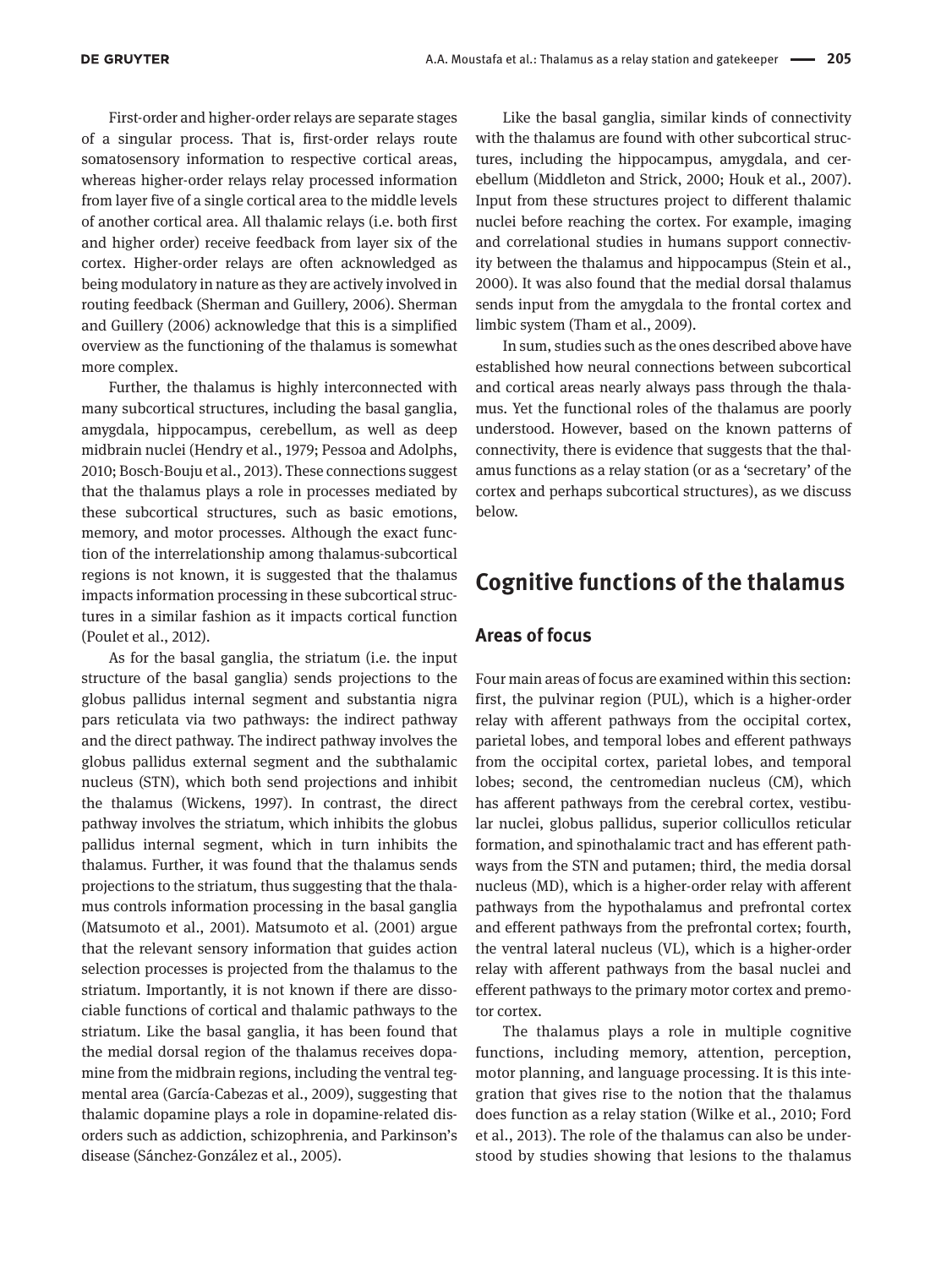can cause cognitive and memory deficits (Mitchell and Gaffan, 2008) and that higher-order thalamic lesions perturb cortico-cortical information transmission (Purushothaman et al., 2012). For example, patients with pulvinar lesions exhibit deficits both in coding spatial information in the contralesional visual field and in filtering distractor information (Saalmann and Kastner, 2011). Bradfield et al. (2013) review evidence from rodent studies that indicate that the intralaminar thalamic nucleus and the parafascicular thalamus are mediators of behavioural flexibility, whereas the mediodorsal thalamic nucleus plays a key role in acquiring goal-directed behaviour.

Learning is another process that can be mediated by the thalamus. The mediodorsal thalamus plays an important role in free operant behavioural tasks. More specifically, it was found to be important for both the acquisition of goal-directed behaviour and the regulation of stimulusoutcome and response-outcome contingencies (Ostlund and Balleine, 2008; Bradfield et al., 2013). Habib et al. (2013) reported that fear conditioning (i.e. learning that a conditioned stimulus that comes before an aversive unconditioned stimulus is also aversive) and safety learning (i.e. learning that a conditioned stimulus that comes after an unconditioned stimulus is safe) lead to different molecular changes in the auditory thalamus. That is, safety learning led to a decrease in the level of ABL1 protein in the thalamus, whereas fear conditioning did not (Habib et al., 2013). This finding suggests that different neural mechanisms may be involved when the same stimuli are presented differently. These alternative mechanisms may then lead to differences in memory formation.

There are various types of motor processes that are affected by the thalamus. For example, Ostendorf et al. (2013) further investigated previous findings that indicated that oculomotor commands produce corollary discharge signals that are transmitted from the thalamus to frontal cortices. They examined whether perceptual matching of visual input before and after an eye movement is impaired due to damage to the pathway between these brain regions. The findings suggest that this pathway and the transmission of corollary discharge are essential in order for individuals to predict the consequences of oculomotor actions. Based on data from clinical subjects with thalamic lesions, Ostendorf et al. (2013) concluded that the central thalamus makes an important contribution to predicting the perceptual consequences of eye movements.

Indeed, the thalamus appears to mediate the influence of cognitive processes on motor control. Thalamic

neurons that receive input from the cerebellum, for example, may assist visuomotor control, such as making self-timed movements. Studies that focus on the cerebello-cortical pathways identify the role of the central and VL thalamus in the modulation of movement processing based on cognitive requirements (Prevosto and Sommer, 2013). Minamimoto et al. (2014) showed that the CM in the intralaminar thalamus plays a role in counteracting behavioural biases, which contributes to flexible behaviour via interactions with the basal ganglia. One study examined the role of the thalamic centromedian in the counteracting process, in which preaction bias is not valid in unexpected situations and is therefore replaced by a more appropriate action (Minamimoto et al., 2014). This study tested monkeys who performed a Go-Nogo task in small and large reward conditions. The results indicated that the thalamic centromedian was involved in signalling the occurrence of a discrepancy between preaction bias and an environmental demand, as well as the withdrawal of the preaction bias in favour of a more appropriate action.

The thalamus also plays a role as the central monitor for language-related processes (Klostermann et al., 2013). Encompassing a number of thalamic nuclei, including the pulvinar, mediodorsal, and ventral intermediate nuclei, Klostermann et al. (2013) discuss contributions of the thalamus and basal ganglia to language perception and production. Cortical language operations are engaged and disengaged by thalamic nuclei, such that human language is a product of subcortical and cortical regions of the brain (Klostermann et al., 2013). The thalamus contributes to language capacities due to both its functions related to the control and regulation of information from one cortical area to another and its interconnections with Broca's area, which plays a key role in language production (Ford et al., 2013; Bohsali et al., 2015).

The mediodorsal thalamus has a role in declarative memory processes (Van der Werf et al., 2000). More specifically, the mediodorsal thalamus processes the content of information for both storage and recall. The retrieval of stored information may involve the production and guidance of strategies by the mediodorsal thalamus (Mitchell and Chakraborty, 2013). The anterior thalamic nuclei were also found to play a role in memory and spatial navigation. As for memory processes, Jankowski et al. (2013) argue that the anterior thalamus and its interactions with the hippocampus and cortex is crucial for memory processing and spatial navigation in rodents. This is due to evidence of oscillatory activity at theta frequencies in the anterior thalamus.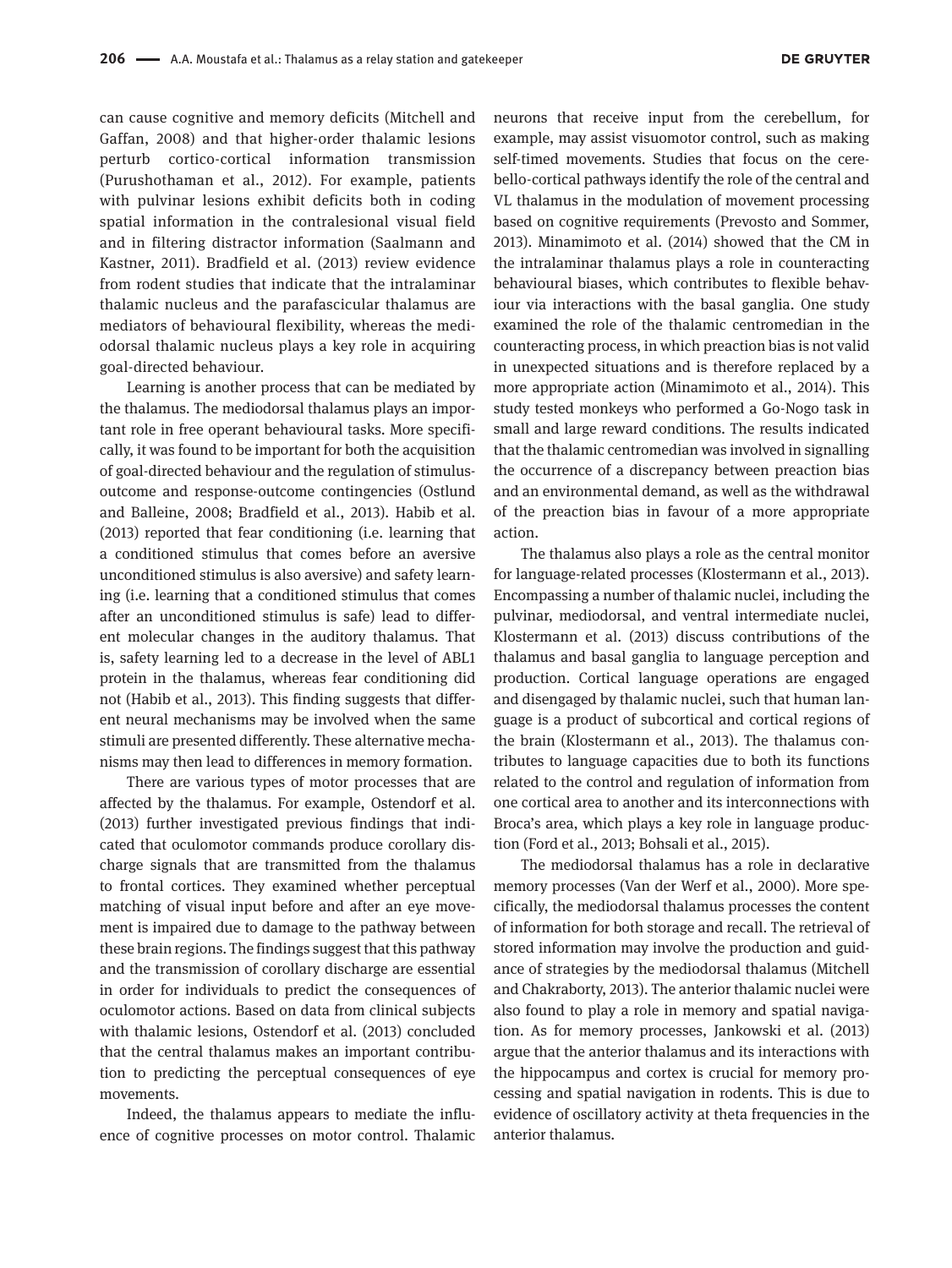# **Thalamus, prefrontal cortex, and working memory**

#### **Area of focus**

The MD is examined within this section. It is a higherorder relay with afferent pathways from the hypothalamus and prefrontal cortex. It also has efferent pathways to the prefrontal cortex. Its primary functions involve memory, attention, and abstract thinking.

Similar to the prefrontal cortex, different types of studies have shown that the thalamus plays a key role in working memory. When monkeys performed spatial working memory tasks, the mediodorsal neurons of the thalamus exhibited directionally selective sustained delay-period activity, which is related to the temporary maintenance of information. This is similar to delay activity reported in many cortical regions, including the dorsolateral prefrontal cortex and the medial temporal cortex (Goldman-Rakic, 1995; Constantinidis et al., 2001; Ranganath and D'Esposito, 2001). Mediodorsal neurons of the thalamus play an important role in prospective motor aspects of working memory (Funahashi, 2013). Mediodorsal neurons have been shown to modulate their spike rate during different cue, delay, and response periods in monkeys trained in delayed response tasks (Saalmann, 2014). This delay period activity within the thalamus is an indication of its role in working memory (Saalmann, 2014).

The mediodorsal nucleus may play a role in representational plasticity within the prefrontal cortex (Van der Werf et al., 2000). Deep brain stimulation (DBS) of the mediodorsal nucleus was found to improve prefrontal functioning (Baxter, 2013), suggesting that it plays a role in cognitive processes. The various effects of lesions to the mediodorsal thalamus support its role in memory and other cognitive processes (Mitchell and Chakraborty, 2013). The mediodorsal thalamus regulates both the plasticity within the prefrontal cortex and the flexibility of prefrontal-dependent operations Baxter (2013). Funahashi (2013) argues that the mediodorsal thalamus contributes to spatial working memory, including how the interaction between the thalamus and prefrontal cortex can enable sensory-to-motor transformations of maintained information. Finally, Saalmann (2014) proposes that the mediodorsal thalamus regulates the synchrony between neurons in the prefrontal cortex, which consequently influences their exchange of information according to cognitive control demands.

# **The thalamus and attention**

### **Area of focus**

The lateral geniculate nucleus (LGN) is examined in this section. It a first-order relay with afferent pathways from the retina. It has efferent pathways to the primary visual area. The primary function of the LGN involves relaying visual information to the primary visual area. In contrast, the thalamic reticular nucleus (TRN) is a higher-order relay. It has afferent pathways from the cerebral cortex and dorsal thalamic nuclei. It also has efferent pathways from dorsal thalamic nuclei.

Attention, described simply, is the selective processing of sensory or conceptual information in the brain. The thalamus is often described as a 'gateway' of such information processing, since it has feedforward and feedback connections to the brainstem and to cortical areas (Ward, 2013). Visual attention provides a good example of the role of the thalamus in the modulation of visual information. Each eye has over 125 million receptors that send sensory information via the optic nerve to the LGN in the thalamus (Hubel, 1995). The neurons are organized topographically in the LGN, reflecting the arrangement of the receptors on the retina, but this organization tends to be less pronounced as neurons travel through the visual cortex. Since almost all visual information passes through the thalamus, it is considered to have an important role in vision and visual attention.

Studies by Kastner et al. (2006) have confirmed that the LGN supports attentional modulation of neural signals that come from the eyes. This makes the LGN one of the first areas where feedback signals from the visual cortex and higher cortical areas modulate the processing of visual information. The forms of modulation that can occur in the LGN include the enhancing of neural signals for attended stimuli and an attenuating of responses for ignored stimuli. The TRN in particular is believed to be responsible for sending inhibitory signals to the LGN (McAlonan et al., 2006). The TRN has an important role in attention, and some would argue that it is the locus of the 'attentional spotlight' (Crick, 1984).

Another example of how the LGN helps determine visual experience is by examining cases of binocular rivalry, which is when there are conflicting sources of information coming from each eye (generally a manipulation done in a laboratory setting when studying the visual system). During binocular rivalry, only one of the images is perceived at a given time. That is, one image shifts in dominance over time rather than producing a percept where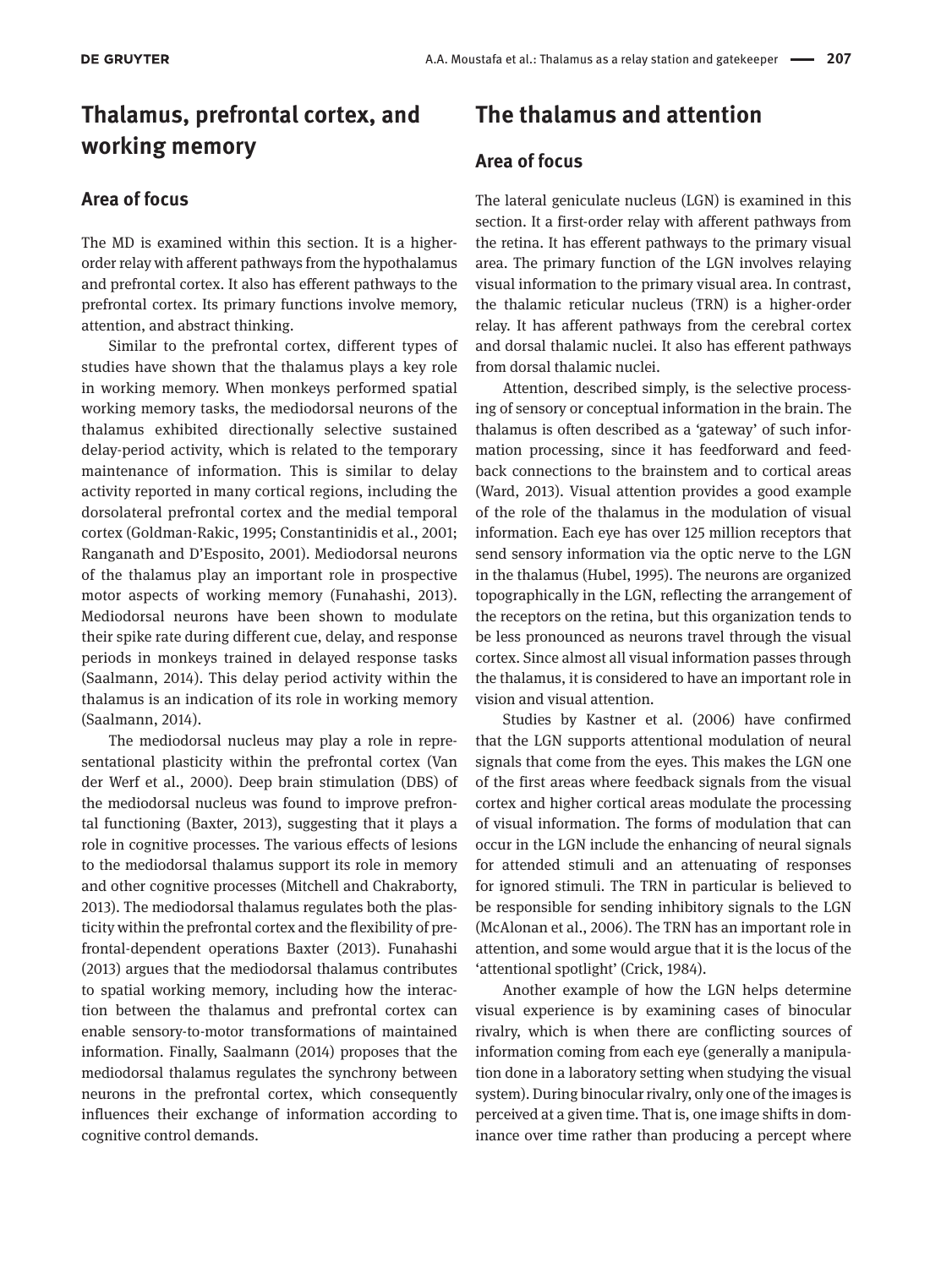the two conflicting images mesh into one. For example, if one eye receives an image of a house and another receives an image of a face, the percept is of one or the other, never both at the same time (e.g. resulting in an odd house with a face). Binocular rivalry induces the suppression of one of the images, and brain imaging studies indicate that the LGN is involved in this suppressive signal processing that tries to resolve conflicting information (Wunderlich et al., 2005).

The thalamus is connected to the brainstem and thus receives sensory signals from the rest of the body. It also has connections to all cortical areas, to which it sends signals as well as receives them, which is why it is often described as a 'relay' station. This organization where both feedforward and feedback signals converge is a signature of attentional modulation and makes the thalamus a candidate location for processing all forms of attention. For example, it can also process emotional signals from the amygdala that can influence behavioural responses, even outside of conscious awareness (Tamietto and de Gelder, 2010).

For these reasons, the thalamus is also described as a 'gatekeeper' for the information processed by visual attention, some of which may eventually reach visual conscious awareness. It is more likely, however, that the thalamus is part of a group of cortical and subcortical areas that work collectively to modulate attentional processing and provide the contents of visual awareness (Kastner et al., 2006). The thalamus appears to have many important connections to the motor circuitry found in the brain stem and spinal cord, suggesting a close relationship between sensory information and the motor system (Guillery and Sherman, 2002b; Sherman and Guillery, 2006). Recently, there has been evidence for different pathways that indicate a separating of information pathways, with some reaching perception and others going to inform systems involved in the execution of eye movements (Spering and Carrasco, 2015). This could be the result of earlier connections from the retina directly to the superior colliculus and brainstem (with connections to the middle temporal area, or V5), thereby not passing through the thalamus in order to allow information to be more readily available for the motor system. More empirical support is required, but this organization could explain why there are often dissociations between what reaches awareness and what can inform actions (with unconscious processing often influencing action). Nevertheless, the location of the thalamus and its interconnectedness with the brainstem and cortical areas make it a central area where very early feedback modulation of feedforward neural signals can occur, making it important for attention.

# **The thalamus and consciousness**

Related to the role of modulating attention, the thalamus may also help support conscious awareness. Something as complex as consciousness, which includes the subjective phenomenal experience of sensory and conceptual information, will not be constrained to one specific area within the brain. Nevertheless, research does indicate that the thalamus plays an important role in consciousness (Crick and Koch, 2003; Seth et al., 2005). Specific areas of the thalamus are responsible for certain forms of processing, such as the influence of the LGN on visual awareness (Kastner et al., 2006). Since the thalamic nuclei have projections to and from all cortical areas, it seems to be a good candidate for a mechanism that enables the integration of all of these different forms of information, which may be through a synchrony of neural activations (for a review, see Ward, 2011).

There are many definitions of consciousness in the philosophical literature (see for example Kriegel, 2015), but two main distinctions are important to identify here: phenomenal and access. Phenomenal consciousness is what most people mean when they use the term consciousness – it is the subjective experience of being aware of a certain thought, sensation, or feeling. It is what you are experiencing as you read this sentence and includes all experienced sensations, like the sound of the refrigerator in the background and the chair against your back and the slight feeling of hunger in your stomach. Phenomenal consciousness also includes forms of meta-consciousness, where one is conscious and aware of the contents of consciousness as proposed in higher-order theories (see Rosenthal, 2002); it also includes self-consciousness, which helps differentiate the self as distinct from other things in the world. Access consciousness, on the other hand, does not necessarily include subjective experience – it is a form of consciousness that allows representational content to be made available for use by various cognitive systems for thought and action (Block, 1995). In this sense, the distinctive features of access consciousness relate to attention due to their role in processing information within the brain in a task-relevant manner in order to guide action and thought. It is assumed that both phenomenal and access consciousness are processed and supported by the thalamus. For our purposes, exploring the thalamus in terms of phenomenal consciousness suffices.

One way to study consciousness in the thalamus is to examine how anaesthesia induces unconsciousness (Alkire et al., 2008; Mashour and Alkire, 2013a,b). The administration of anaesthesia (e.g. propofol) reduces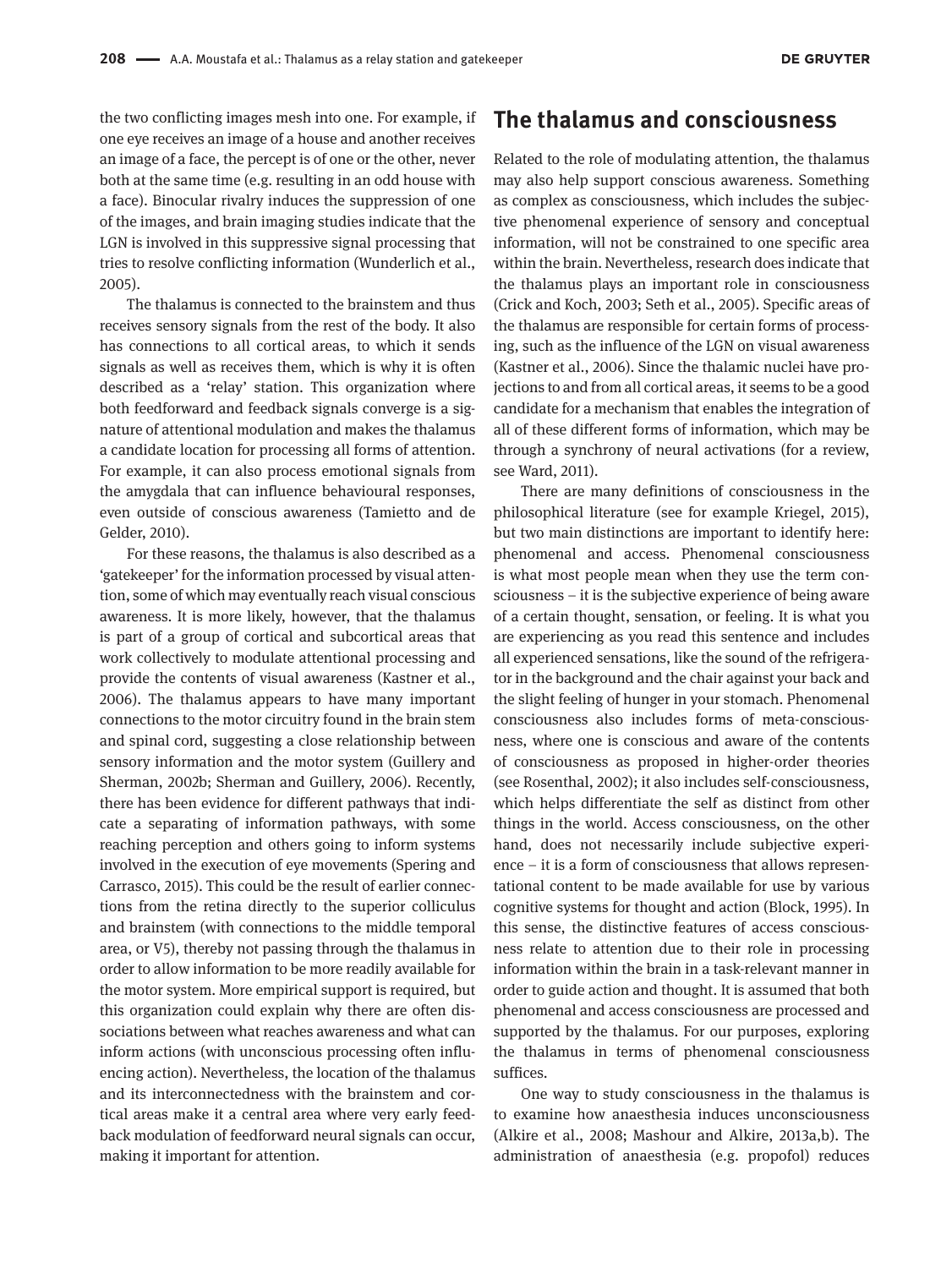the interconnectivity between the thalamus and cortical areas. This reduced interconnectivity is due to suppressed activity within the 'nonspecific division' of the thalamocortical system (Liu et al., 2013). This in turn inhibits the ability to integrate information within the thalamus, which leads to unconsciousness. Thus, such studies seem to indicate that an important function of the thalamus is to help integrate sensory information. This is also relevant for understanding how some patients may experience vegetative states. Damage to the thalamus produces major disturbances to consciousness because without interconnectivity, the various areas of the brain cannot communicate to each other (Llinás et al., 1998). On the other hand, damage to other brain areas, such as parts of the cortex, may have limited or no effect on consciousness (Seth et al., 2005).

The thalamus also appears to be involved in selfawareness. Having a representation of the self may rely on signals from the thalamus, which seems to be integral to conscious forms of attention (Bruya, 2010). The Triangular Circuit Theory (LaBerge, 1997, 2001) argues that consciousness requires activations of various areas responsible for attentional selection, enhancement, and control, in addition to a representation of the self in relation to the objects of attention. That is, without a representation of the self, one cannot experience consciousness. The thalamus is considered to be a core part of this circuitry that is responsible for both attentional processing and self-awareness (LaBerge, 1997). Whether self-awareness is crucial for having the phenomenal experience of consciousness is debateable, but self-awareness does represent a type of phenomenal consciousness that can be observed in humans and even some mammals (e.g. apes) and birds (e.g. grey parrots).

Theories of consciousness in other animals also suggest that it may rely on the thalamus. For example, Bayne's (2007) theory of Creature Consciousness specifies whether or not an organism can be said to be phenomenally conscious by requiring two primary components: the mechanisms responsible for providing the contents of consciousness (e.g. neural inputs from different sensory processing areas) and the integrative mechanisms that generate the 'phenomenal field' (i.e. of what it is like to be in a state), which may be related to activity in the thalamus. Indeed, some argue that the higher thalamus and thalamocortical activity are both critical for human and animal consciousness and can be used as criteria for determining animal consciousness (Seth et al., 2005; Boly et al., 2013). While the evidence for the role of the thalamus in consciousness is not conclusive, there is good empirical support for recognizing its importance in the modulation of information that becomes part of conscious experience.

In addition to the Triangular Circuit and Creature Consciousness theories, there are several other theories that include the thalamus as part of the neural network required for consciousness. The Information Integration Theory, for example, proposes that the thalamocortical system plays an important role in the integration of information and is therefore crucial for consciousness (Tononi, 2004). According to this theory, the thalamus is a centre of activity where neural signals converge to integrate information (Tononi and Edelman, 1998; Alkire et al., 2008). Along these lines, the thalamic Dynamic Core Theory of consciousness argues that synchronized neuronal activity within the dorsal thalamic neurons is required for consciousness (Ward, 2011). That is, consciousness is associated with a state when neuronal signals occur in synchrony, which may also be regarded as the integration process.

The Global Workspace Theories (e.g. Newman et al., 1997; Dehaene and Naccache, 2001; Baars, 2005) also require the processing of information by the thalamus, cortical regions, and some type of working memory. The thalamus seems to be important in modulating the flow of information and the level of alertness associated with this processed information (León-Domínguez et al., 2013). Ultimately, the complete thalamocortical network is crucial for consciousness. That is, the cortical areas engage in the interpretation of information and provide the contents of conscious experience, whereas the thalamus helps integrate information, modulates what enters awareness, and determines the level of awareness produced by this information (Ward, 2011; León-Domínguez et al., 2013). Consciousness is not reliant solely on thalamic activity, but it does seem to be a crucial part of the formula.

### **Thalamus as a relay station**

Sherman and Guillery (2002) suggest that all thalamic nuclei are relay nuclei. However, this does not mean that that all thalamic nuclei are the same. According to Sherman and Guillery (2002), there are broadly two types of thalamic nuclei: first-order relays and higherorder relays. First-order relays carry information from the sensory periphery (e.g. visual and auditory channels) and other parts of the brain such as the cerebellum. An example of a first-order relay is the lateral geniculate, which is involved in the relay of visual information. In contrast, higher-order relays receive information from the cerebral cortex. The PUL is an example of a high-order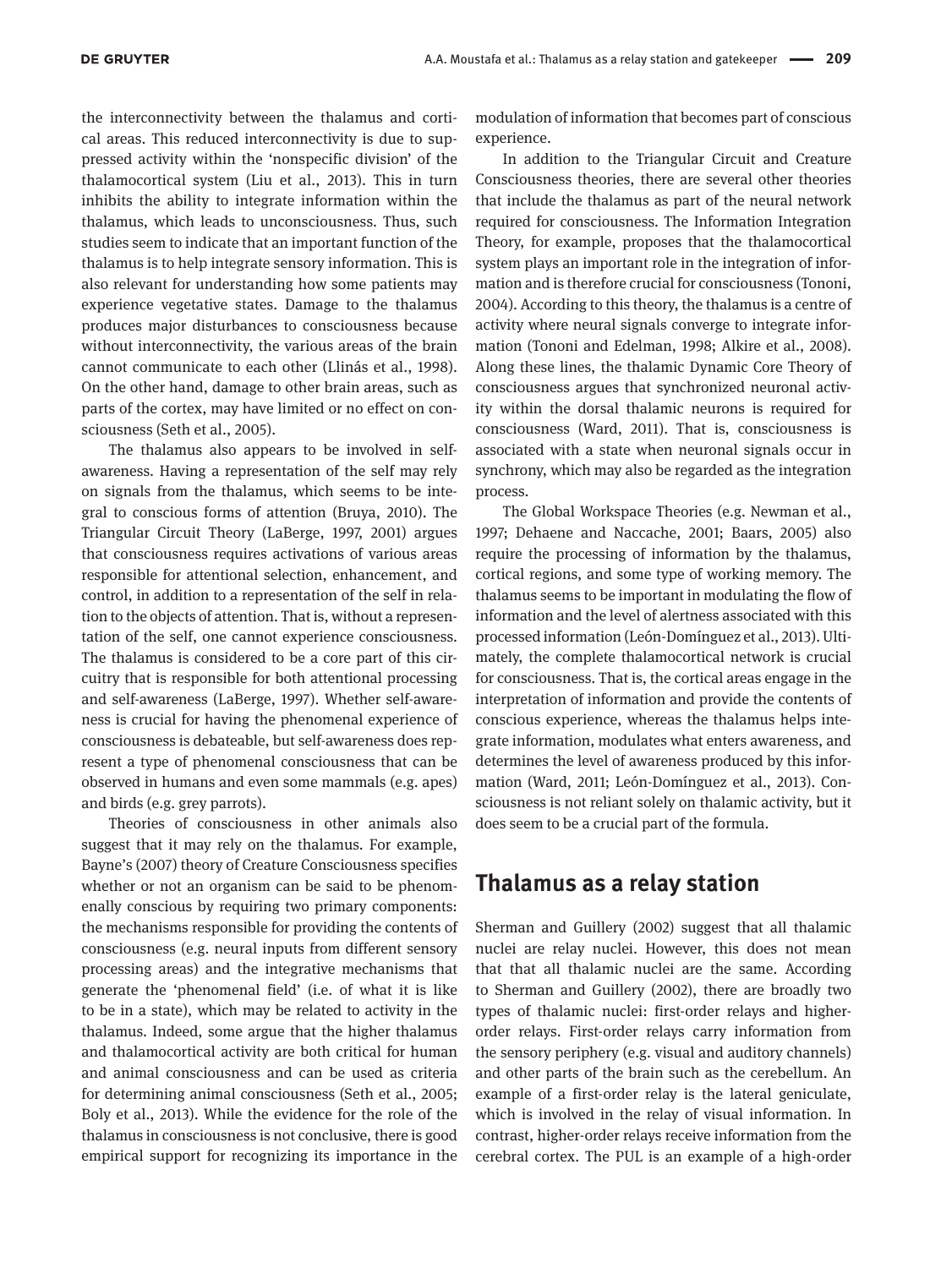relay. Sherman and Guillery (2002) suggest that these higher-order relays make up the largest percentage of the thalamus within primates. Higher-order relays play a dynamic role in corticocortical communication, such that they do not just passively relay information, rather they actively control the passage of information from one cortical area to another.

Based on its functions and its anatomical connections within the brain, it has been suggested that the thalamus plays a role in routing information across cortical and subcortical structures (Saalmann et al., 2012; Xu and Südhof, 2013). This role may involve a flexible synchronization of neurons and the configuration of brain networks for the current behavioural context. In other words, the thalamus may activate some cortical areas and deactivate others. Thus, relevant information that is selectively projected to the cortex depends on the context and the task at hand (Saalmann et al., 2012; Xu and Südhof, 2013).

Specifically, as discussed above, a key function of the thalamus is to relay sensory and motor information to the cerebral cortex. All sensory systems, except the olfactory system, include a thalamic nucleus that receives and transmits sensory signals to relevant cortical areas. Information that comes from the sensory periphery (e.g. visual, auditory), cerebellum, and the mammillary bodies is relayed to the cortex via 'first-order relays' in the thalamic nuclei, whereas information that comes from the cerebral cortex is relayed via 'higher-order relays' (Guillery, 1995; Guillery and Sherman, 2002a). For example, visual information from the retina is first transmitted to the LGN of the thalamus, from which it is then sent to the primary visual cortex.

The thalamus has been referred to as the 'ultimate gatekeeper' due to its important role in sending information from the sensory periphery to the correct areas of the cortex (Steriade and Llinás, 1988; Edelman, 2003). This is similar to arguments that the thalamus functions as a threshold to decide which information should and should not be projected to the cortex or other brain regions (Edelman, 2003). The evidence reviewed above highlights the thalamus's role in sleep, controlling unconsciousness under anaesthesia, and selectively transferring information for attentional processing and consciousness, all of which support its characterization as a gatekeeper and relay station.

Controlling the transfer of information across the brain is related to successful performance in various processes, including perceptual, emotional, motor, and cognitive processes. For example, the brain must decide which perceptual input should be transferred to the cortex for further processing, which motor plans to be

implemented, and which information to be maintained in long-term memory storage. The same applies to higher cognitive processes, such as consciousness, as this also involves awareness of only some information.

As discussed above, there are many theories that attempt to explain the role of the thalamus in consciousness, including the Triangular Circuit, Creature Consciousness, Information Integration, Dynamic Core, and Global Workspace Theories. These theories argue that consciousness is related to the thalamus's role in the activation of various areas, integration of information across different areas, modulation of information flow, and synchronized neuronal activity. It is possible that these same theories also explain the thalamus's role in other behavioural processes, including motor and cognitive processes (although these processes have received less attention in the field in comparison to consciousness). The role of the thalamus in consciousness uniquely highlights the integral and critical nature of its role in normal cognitive and motor function.

Viewing the thalamus as a relay station highlights its role in the processing of many different forms of information, including those related to motor processes, cognition, emotion, learning, pain, attention, and consciousness. In all of these processes, it seems that the thalamus sets the threshold and decides whether it should relay the information to other brain areas. Importantly, we argue that the two theories of the thalamus as a gatekeeper and relay station are not necessarily separate, but rather they are part of one mechanism allowing the brain to continue to select behaviourally relevant information. Its gatekeeping ability relies on its interconnectivity within the brain, which allows it to relay relevant information effectively. The role of the thalamus can be further understood by examining neurological disorders as well as thalamic damage.

# **Thalamus-related disorders**

The critical nature of the thalamus to major cognitive and motor processes as evidenced above can be further shown by examining cases where the thalamus has sustained damage or there are other abnormalities present. Below, we will discuss thalamus-related brain disorders through a wider anatomical and physiological standpoint of movement and cognitive disorders. One way to better understand how the thalamus contributes to cognitive and motor processes is to examine cases in which there is damage or abnormalities present in the thalamus. Below, we discuss various brain disorders and specific dysfunctions that are related to abnormalities in the thalamus.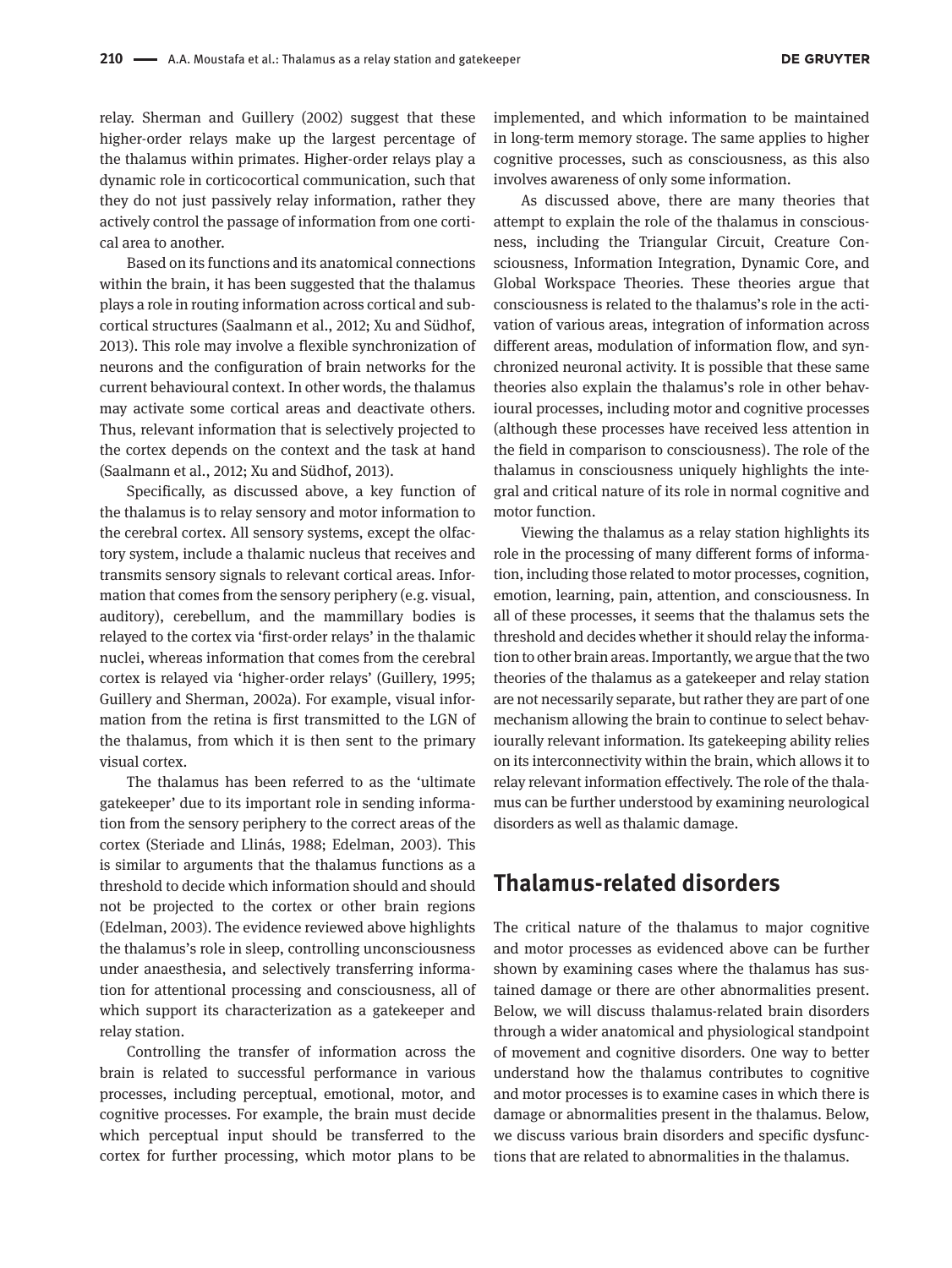#### **Specific dysfunctions**

Specific damage to the various nuclei generates different symptoms depending on the specific nuclei and the type of interaction between them. For example, a vascular lesion within the tuberothalamic region impairs arousal and orientation, as well as leading to problems with learning and general memory. Furthermore, damage to these particular nuclei can also lead to personality and executive function impairment. These issues, when encountered, highlight the importance that the thalamus has on not only simple relaying of information but also on the active filtering of appropriate information for processing.

A vascular infarct event within the parademian region can also cause decreased arousal, as well as impaired learning and issues with general memory. Damage to the thalamus can also cause problems with language, specifically lesions within the left paramedian, as well as left tuberothalamic nuclei. Furthermore, damage to the right side of the thalamus can cause issues with vision and spatial orientation. Finally, damage to the posterior choroidal region can cause a variety of different issues, including dystonia, tremors, visual field disturbances, and weakness (Schmahmann, 2003). These specific disturbances within the thalamus highlight and pinpoint the exact pathways and the exact functions related to those pathways. These specific examples, coupled with the general evidence above, showcase the importance of the thalamus. That is, not only is the thalamus an important mediator, but it also provides essential control over filtering of information for continued processing of sensory data.

### **Movement disorders**

There are various movement disorders that are connected to thalamic dysfunction. These include Parkinson's disease, Tourette syndrome (TS), and hemiballismus.

#### **STN: Hemiballismus**

This particular type of movement disorder is one of the most dramatic. It is characterized by a repetitive but unique set of involuntary wavelike movements located within the proximal portion of the limbs (Handley et al., 2009). The most common cause of hemiballismus is stroke, with an incident rate of approximately 0.45 per 100 000 cases. It is believed that lesions to the cerebral cortex, subcortical areas, midbrain, striatum, and thalamus can cause

hemiballismus. The main causal area for the manifestation of hemiballismus is considered to be the STN. Lesions in this area can occur due to diabetes, hypertension, and smoking (Etemadifar et al., 2012). This specific dysfunction also highlights the role that the thalamus has on higher-order functions such as language. Language production and comprehension occur in disparate parts of the brain, although as can be detailed from this specific dysfunction, the thalamus is tightly involved with these actions (Etemadifar et al., 2012).

In the particular case that Etemadifar et al. (2012) were investigating, the region that was damaged by an infarction was the left subthalamic area. This resulted in right side hemiballismus, as well as behavioural changes demonstrated by irritability, anxiety, and some aggressive and obscene speeches. A further study showed that an ischemic infarct of the right thalamus resulted in hemiballismus, as well as behavioural changes including elation, disrupted sleep, and aggrandised sense of self (Kulisevsky et al., 1993). These two cases of hemiballismus provide further support to the notion that the thalamus plays a crucial role in the efficient running of cognitive and motor functions (Kulisevsky et al., 1993; Etemadifar et al., 2012).

#### **Caudate Nucleus: TS**

The clinical landscape for TS is characterised by the uncontrollable occurrence of motor and vocal tics. These tics can be described as sudden and repetitive movements and/or vocalisations that can differ across both intensity and frequency. Furthermore, these tics often occur after an urge or sensation that can foretell the actual tic. The clinical onset of this condition is usually in early childhood, and there are several comorbid behavioural disorders that are very common with people who have TS. These related behavioural disorders include attention deficit hyperactivity disorder, obsessive-compulsive disorder, and occurrences of self-damage behaviour (Leckman et al., 2010).

Much of the neurophysiological underpinnings of TS are still unknown. However, a dysfunction of the basal ganglia and the parallel striatal-thalamic-cortical circuits seem to play a critical role in the disorder (Leckman et al., 2010). Numerous studies have identified structural changes within the basal ganglia in TS patients. For instance, Peterson et al. (2003) identified a consistent but mild decrease in basal ganglia volume across 150 TS patients. These findings were most visible in the caudate of children. These results support the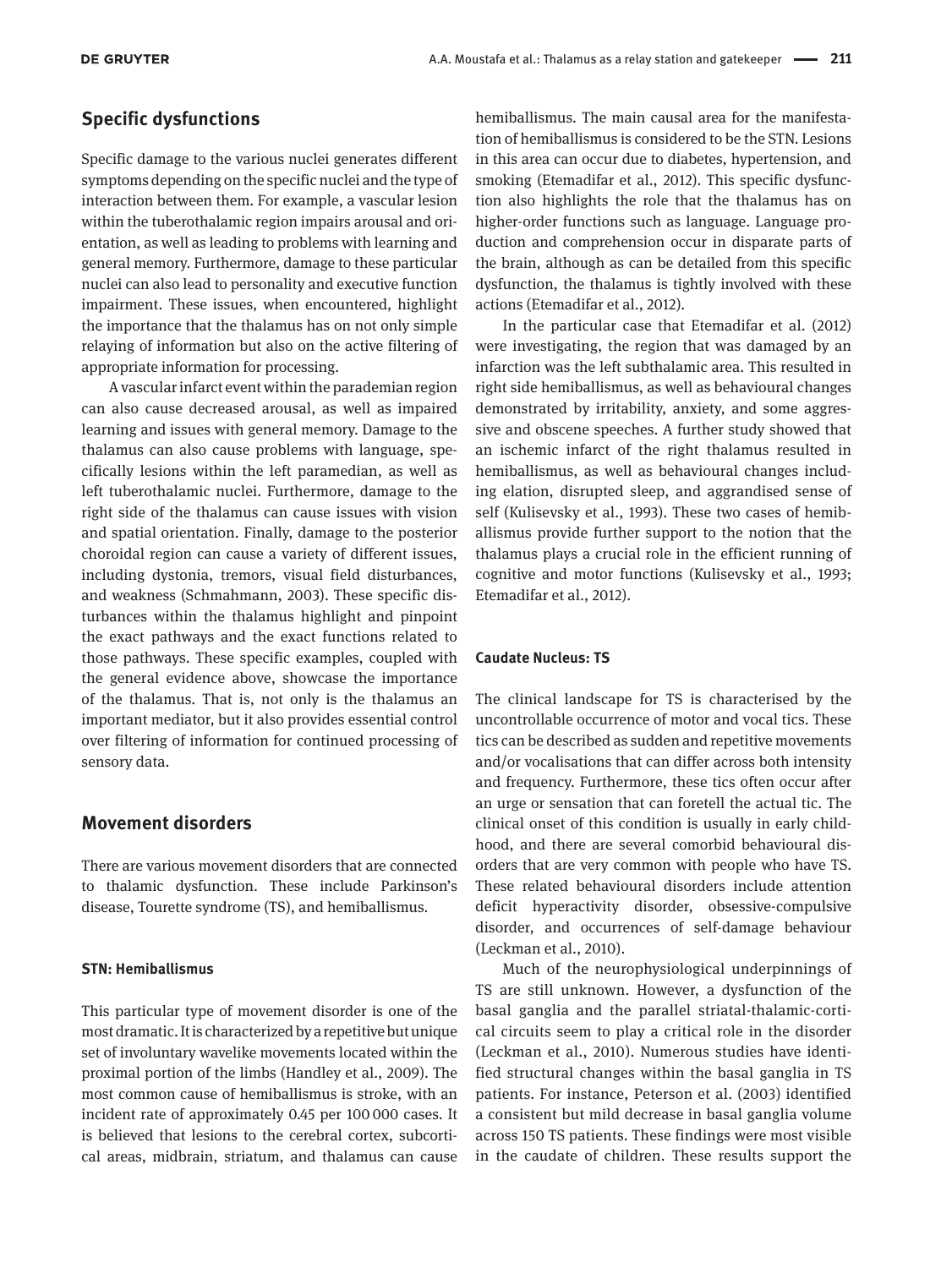findings of Hyde et al. (1995) that sufferers who were more affected had a smaller right caudate (Bloch et al., 2005; Roessner et al., 2011). Relatively few studies have specifically examined the thalamus in TS sufferers. The studies that have been conducted exhibit somewhat contradictory results. However, Lee et al. (2005) did find that young Taiwanese boys with TS had a larger left hemithalami. Furthermore, the magnetic resonance imaging analysis of Miller et al. (2010) found a 5% increase in thalamic volume. They concluded that these differences were not due to IQ, other disorders, or other treatments (Miller et al., 2010).

There are various treatments that have been shown to be successful in helping to alleviate the suffering of people with TS. DBS has been promoted as an option for TS sufferers who have been resistant to other forms of treatment Vandewalle et al., (1999). Some studies conducted a double blind randomised cross-over trial testing the ability of DBS in TS sufferers. The specific region examined was the CM–substantia periventricularis–nucleus ventro-oralis internus crosspoint in the thalamus. There are also other studies that promote the ability of DBS for the thalamus to help diminish the occurrence of tics in TS sufferers (see Temel et al., 2004; Ackermans et al., 2006; Rotsides and Mammis, 2013).

Therefore, although the thalamus is not directly responsible for TS, the striatal-thalamic-cortical circuits may very well be involved in the disorder. Furthermore, it has been shown that DBS of the thalamus can improve the occurrences of tics in TS sufferers that are treatment resistant. DBS seems to be at least nominally successful in treating disorders that involve the thalamus, which adds further evidence to the thalamus not only being a passive relay but also an active participant (Vandewalle et al., 1999). These findings provide an excellent insight into exactly how tightly integrated the thalamus is in overall brain functionality and how important the thalamus is for coordinated and voluntary movement.

#### **Multiple areas: Parkinson's disease**

The clinical diagnosis of Parkinson's disease involves the identification of motor symptoms including rigidity, resting tremor, bradykinesia, and postural instability (Gelb et al., 1999). The cause of these motor symptoms is typically explained by the loss of dopaminergic regulation in the basal ganglia (Zaidel et al., 2009). Research suggests, however, that abnormalities in the thalamus can also cause these motor symptoms. For instance, findings indicate that the overall shape of the thalamus is different

in Parkinson's disease patients compared to healthy controls (McKeown et al., 2008). That is, there were significant shape differences between the left and right thalamus in patients with Parkinson's disease compared to healthy controls. Also, tremor-dominant patients with Parkinson's disease exhibit structural changes in the posterior region of the ventral cell mass and hypermetabolism of the lateral region of the ventral cell mass (Kassubek et al., 2002). These results suggest a site of nondopaminergic degeneration in Parkinson's disease.

Research also indicates that patients with Parkinson's disease exhibit reduced thalamic volume. For example, neuronal loss was found in selected intralaminar nuclei in patients with Parkinson's disease (Henderson et al., 2000). This cell loss was greatest in the large centromedian/parafascicular complex and central lateral region of the thalamus. There was also a reduced number of neurons in the caudal intralaminar nuclei (40–55%) in patients with Parkinson's disease. Additionally, Lewy bodies (i.e. abnormal deposits of protein) were found in the limbic thalamic nuclei and the caudal intralaminar nuclei. Loss of thalamic volume has also been found to be associated with freezing of gait in patients with nondemented Parkinson's disease (Sunwoo et al., 2013).

Other findings indicate a reduction in serotonin transporter in the thalamus in tremor-dominant Parkinson's disease patients (Caretti et al., 2008). Therefore, serotonin may play a role in the development of resting tremor in the early stages of Parkinson's disease. This is in agreement with studies showing that the thalamus plays a role in tremor (Kassubek et al., 2002; Probst-Cousin et al., 2003; Weinberger et al., 2009; Zaidel et al., 2009; Mure et al., 2011; Helmich et al., 2012).

These findings suggest Parkinson's disease symptoms may be caused by abnormalities in the thalamus, rather than solely being related to abnormalities in the basal ganglia, substantia nigra, brain stem, or limbic or neocortical brain regions. According to Halliday (2009), neurodegenerative changes in the motor and midline regions of the thalamus influence motor cortical excitability, which leads to the observed symptoms of Parkinson's disease. Therefore, besides the basal ganglia, the thalamus may have a more central role in the aetiology of Parkinson's disease symptoms because of its impaired ability to relay information.

Various existing therapies for Parkinson's disease have targeted the thalamus, including thalamotomy and DBS to the thalamus (Speakman, 1963; Tasker et al., 1983; Ohye et al., 2012). These were particularly effective for the treatment of tremor. For example, one study found that thalamic DBS was very effective at managing resting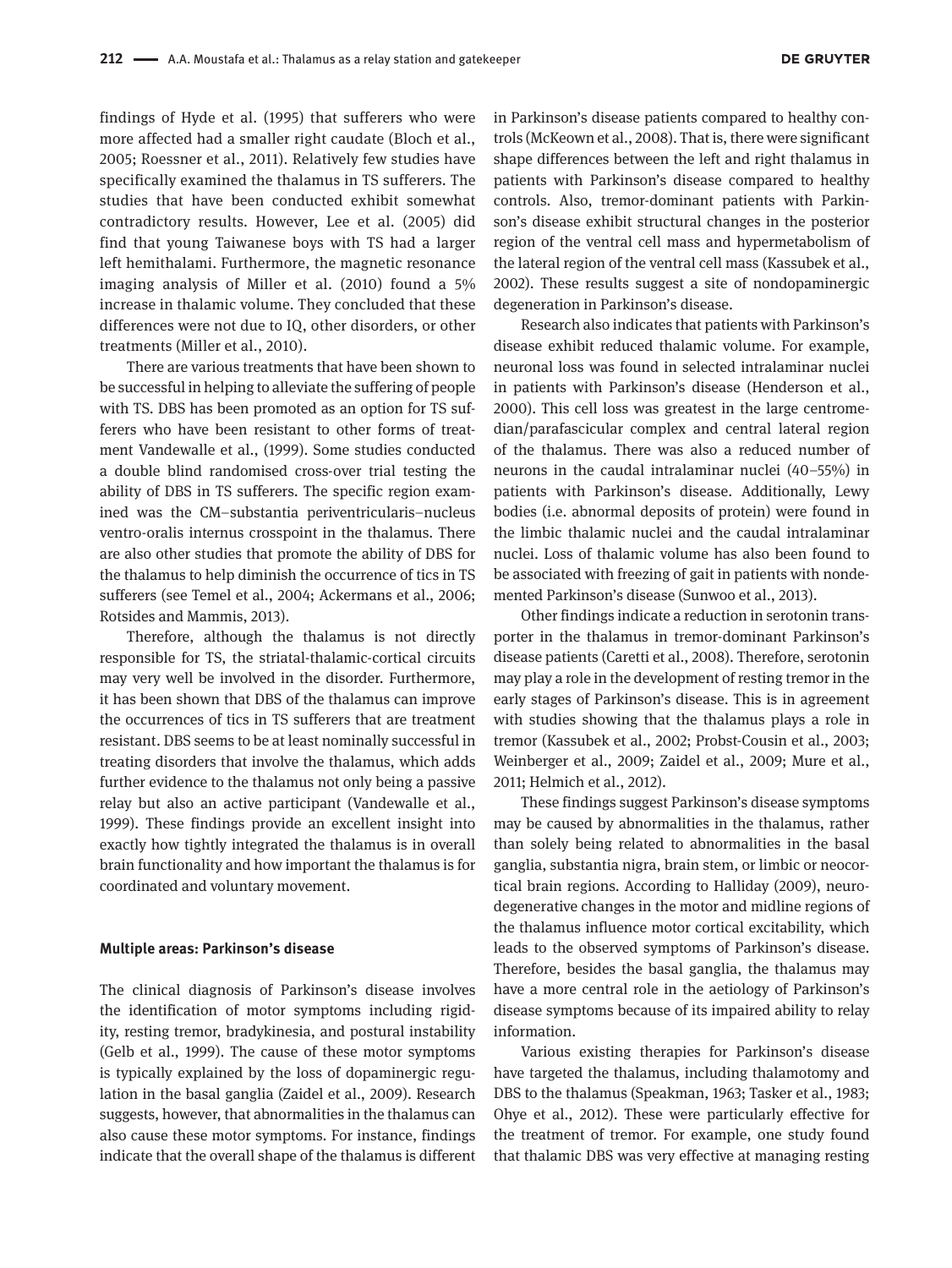tremor more so than for akinesia and rigidity (Benabid et al., 1996), although not all studies support this conclusion (see Yamada et al., 2014).

#### **Sleep disorders**

The thalamus has an important role in sleep production. During the early stages of non-rapid eye movement (REM) sleep, thalamic GABAergic inhibitory reticular neurons (RE neurons, which are in the rostral, lateral, and ventral parts of the thalamus) are activated with thalamocortical neurons. Hyperpolarisation of the thalamocortical system leads to a reduction in synaptic responsiveness and a halt to the bidirectional flow of information. Low- and high-frequency spindles are created by RE neurons and have a role in the activation, maintenance, and advancement of non-REM sleep into later stages (Steriade et al., 1993). These spindles are bursts of oscillatory activity between the RE neurons and thalamocortical neurons. It is necessary that excitatory input to the thalamus from the cerebral cortex is suppressed and all stimuli from sensorimotor inputs must be reduced in order for hyperpolarisation of the RE neurons to occur.

Abnormalities in the thalamus can lead to problems in sleep initiation and maintenance. For instance, problems with the spindles (e.g. reduced number) can lead to problems with non-REM sleep such as delayed sleep onset and constant awakenings (De Gennaro and Ferrara, 2003; Urakami, 2008). Although unilateral thalamic stroke patients show no ipsilateral decrease or absence of sleep spindles, patients with thalamic lesions to both hemispheres show a decrease in spindles (Santamaria et al., 2000). Findings indicate that paramedian thalamic stroke can lead to increased sleep duration, increased sleep fragmentation, and decreased spindles (Guilleminault et al., 1993; Bassetti et al., 1996; Santamaria et al., 2000).

Fatal thalamic insomnia patients exhibit a decrease in slow wave sleep, absence of spindles, and abnormal REM sleep. This may be due to neuronal loss to the anterior and dorsomedial nuclei of the thalamus (Tinuper et al., 1989). The disruption of thalamic sleep-generating mechanisms may also cause hypersomnia, which consists of excessive sleepiness during the daytime and prolonged sleep (Guilleminault et al., 1993; Bassetti et al., 1996).

#### **Korsakoff's syndrome**

Korsakoff's syndrome is a memory disorder that can involve both anterograde and retrograde amnesia

(Kopelman, 1995). It is typically preceded by Wernicke's encephalography, which is a neuropsychiatric condition that is caused by deficits in thiamine (Victor et al., 1989). There have been numerous studies and debate concerning the neural systems and pathways that produce the memory deficits observed in Korsakoff's syndrome (for a review, see Fama et al., 2012). The thalamus has consistently been identified as a critical brain region for memory impairment in patients with Korsakoff's syndrome (Victor et al., 1971).

Neuroimaging and neuropathological studies have identified the mediodorsal nucleus of the thalamus (Shimamura et al., 1988; Victor et al., 1989), the parataenial nucleus of the thalamus (Mair et al., 1979; Mayes et al., 1988), and nuclei in the midline of the thalamus (Visser et al., 1999) as probable neural substrates for anterograde amnesia observed in patients with Korsakoff's syndrome. It has been argued that neuronal loss in anterior thalamic nuclei explains anterograde amnesia in patients with alcoholic Korsakoff's psychosis (Harding et al., 2000). Furthermore, neuroimaging studies have indicated that lesions in the mammillo-thalamic tract result in Korsakoff's syndrome (Yoneoka et al., 2004). Findings from psychologists and neuroscientists studies suggest that hypometabolism in the thalamus is associated with permanent amnesia (Aupée et al., 2001; Reed et al., 2003). Lastly, anterograde amnesia observed in Korsakoff's syndrome is associated with disruptions in the connections between the thalamus and other brain regions such as the hippocampus, mammillary bodies, frontal lobes, and medial temporal cortices (Aggleton and Brown, 1999; Savage et al., 2012).

#### **Alzheimer's disease**

Alzheimer's disease is a neurodegenerative disorder that is characterized by gradual cognitive decline. The neuropathology of Alzheimer's disease consists of atrophy, increased presence of neurofibrillary tangles, and amyloid plaques (Braak and Braak 1991a). Research has typically focused on the hippocampus and the amygdala as brain regions that are vulnerable to these pathologies (e.g. de Leon et al., 1993; Horinek et al., 2007). Consequently, the thalamus has received less attention. Research suggests, however, that Alzheimer's disease also causes abnormalities to the thalamus.

Alzheimer's disease affects limbic nuclei of the thalamus (Braak and Braak 1991b). That is, amyloid and neurofibrillary changes develop in the thalamus, which may consequently disrupt the transmission of information through limbic systems (Braak and Braak 1991b).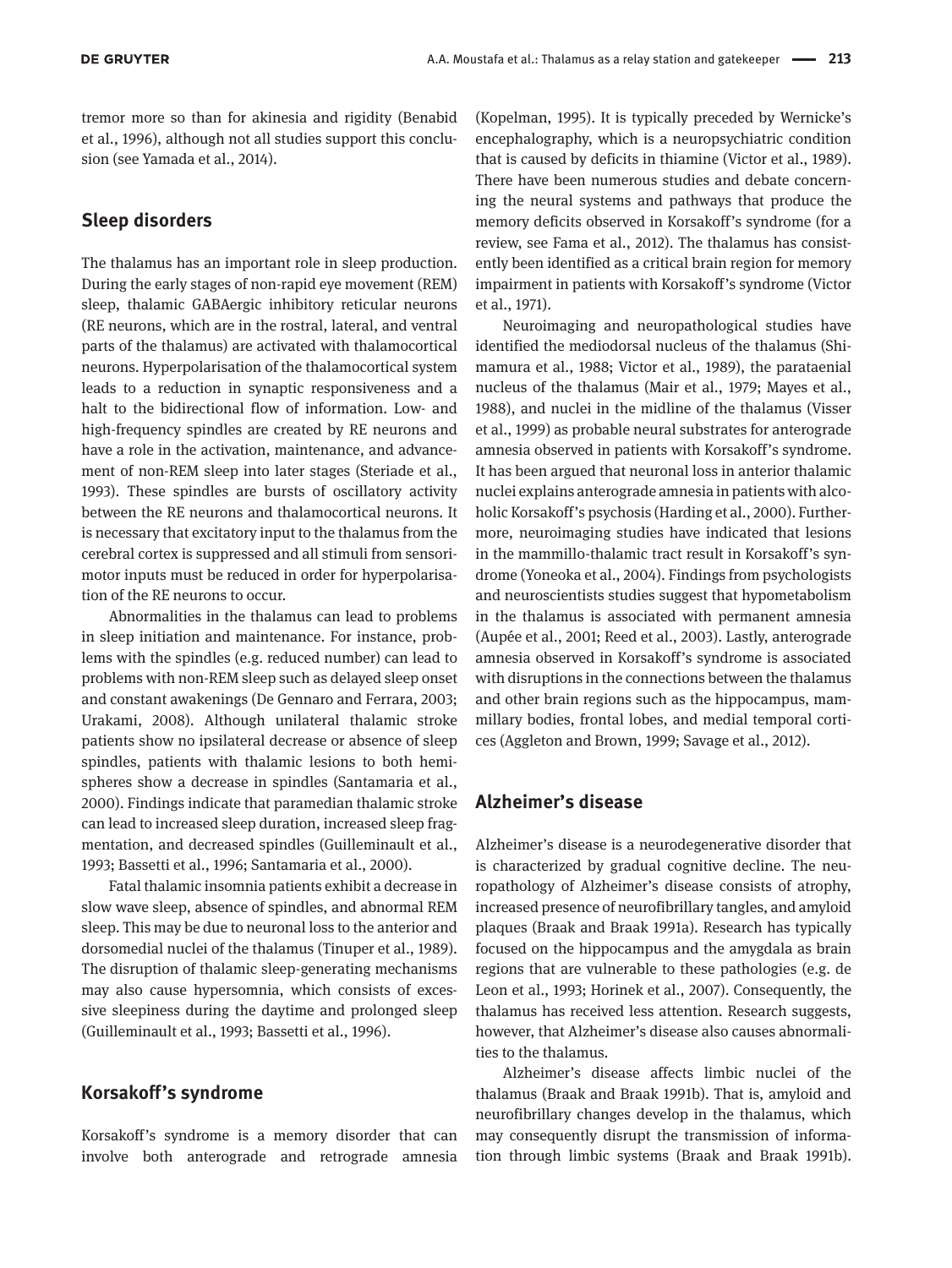Neuronal loss occurs in the anterodorsal nucleus and the CM of the thalamus (Xuereb et al., 1991). Thalamus volume is reduced in patients with Alzheimer's disease, which has been found to be associated with impaired global cognitive performance (de Jong et al., 2008). Furthermore, thalamic atrophy found in Alzheimer's disease may lead to degenerative changes in the hippocampal-thalamic network (Zarei et al., 2010). Examination of the volume of the thalamus revealed that atrophy was common in this network in early Alzheimer's disease (Zarei et al., 2010). These findings suggest that degenerative decline in the thalamus may lead to further cognitive decline in Alzheimer's disease.

# **Thalamus, an integral component**

The common thread throughout this paper has been the notion that the thalamus is not only a passive relay but that it also has an active influence over multiple sensory modalities, as well as control over voluntary coordinated action. The above evidence highlights that the thalamus is an integral component and acts as both a simple relay as well as an active gatekeeper. It is notable how specific areas of cognition, perception, and motor control are affected by specific points of damage to the thalamus. For example, damage to the left paramedian and the left tuberothalamic nuclei area can lead to issues with language production and comprehension, while damage to the parademian region can impact general memory and arousal (Schmahmann, 2003). Disorders such as Parkinson's disease and hemiballismus add to the idea that the thalamus is actively involved in voluntary and involuntary movement. Additionally, the investigation of Alzheimer's disease and TS suggests that the thalamus is involved in not only movement but also language and memory.

The effects of these neurological disorders have shown that the thalamus is a crucial component of the brain that contributes to successful cognitive and motor functionality. The thalamus is not only a simple 'relay station', rather it also plays a crucial role in selectively filtering information for further processing. This selective filtering of information means that it has an 'active' role in determining responses to external stimuli. The active involvement of the thalamus in major areas of brain functionality highlights how integral the thalamus is for language, perception, movement, and consciousness.

# **References**

- Ab Aziz, C.B. and Ahmad, A.H. (2006). The role of the thalamus in modulating pain. Malays. J. Med. Sci. *13*, 11–18.
- Ackermans, L., Temel, Y., Cath, D., van der Linden, C., Bruggeman, R., Kleijer, M., Nederveen, P., Schruers, K., Colle, H., Tijssen, M.A., et al. (2006). Deep brain stimulation in Tourette's syndrome: two targets? Mov. Disord. *21*, 709–713.
- Aggleton, J.P. and Brown, M.W. (1999). Episodic memory, amnesia, and the hippocampal–anterior thalamic axis. Behav. Brain Sci*. 22*, 425–444.
- Alkire, M.T., Hudetz, A.G., and Tononi, G. (2008). Consciousness and anesthesia. Science *322*, 876–880.
- Aupée, A.M., Desgranges, B., Eustache, F., Lalevée, C., de la Sayette, V., Viader, F., and Baron, J.C. (2001). Voxel-based mapping of brain hypometabolism in permanent amnesia with PET. Neuroimage *13*, 1164–1173.
- Baars, B.J. (2005). Global workspace theory of consciousness: toward a cognitive neuroscience of human experience. Prog. Brain Res. *150*, 45–53.
- Bassetti, C., Mathis, J., Gugger, M., Lovblad, K.O., and Hess, C.W. (1996). Hypersomnia following paramedian thalamic stroke: a report of 12 patients. Ann. Neurol. *39*, 471–480.
- Baxter, M.G. (2013). Mediodorsal thalamus and cognition in nonhuman primates. Front. Syst. Neurosci*. 7*, 38.
- Bayne, T. (2007). Conscious states and conscious creatures: explanation in the scientific study of consciousness. Philos. Perspect. *21*, 1–22.
- Benabid, A.L., Pollak, P., Gao, D., Hoffmann, D., Limousin, P., Gay, E., Payen, I., Benazzouz, A., and Benazzouz, A. (1996). Chronic electrical stimulation of the ventralis intermedius nucleus of the thalamus as a treatment of movement disorders. J. Neurosurg*. 84*, 203–214.
- Bloch, M.H., Leckman, J.F., Zhu, H., and Peterson, B.S. (2005). Caudate volumes in childhood predict symptom severity in adults with Tourette syndrome. Neurology *65*, 1253–1258.
- Block, N. (1995). On a confusion about a function of consciousness. Behav. Brain Sci. *18*, 227–247.
- Bohsali, A.A., Triplett, W., Sudhyadhom, A., Gullett, J.M., McGregor, K., FitzGerald, D.B., Mareci, T., White, K., and Crosson, B. (2015). Broca's area-thalamic connectivity. Brain Lang*. 141*, 80–88.
- Boly, M., Seth, A.K., Wilke, M., Ingmundson, P., Baars, B., Laureys, S., Edelman, D.B., and Tsuchiya, N. (2013). Consciousness in humans and non-human animals: recent advances and future directions. Front. Psychol*. 4.*.
- Bosch-Bouju, C., Hyland, B.I., and Parr-Brownlie, L.C. (2013). Motor thalamus integration of cortical, cerebellar and basal ganglia information: implications for normal and parkinsonian conditions. Front. Comput. Neurosci*. 7*, 163.
- Braak, H. and Braak, E. (1991a). Neuropathological stageing of Alzheimer-related changes. Acta Neuropathol. *82*, 239–259.
- Braak, H. and Braak, E. (1991b). Alzheimer's disease affects limbic nuclei of the thalamus. Acta Neuropathol*. 81*, 261–268.
- Bradfield, L.A., Hart, G., and Balleine, B.W. (2013). The role of the anterior, mediodorsal, and parafascicular thalamus in instrumental conditioning. Front. Syst. Neurosci. *7*, 51.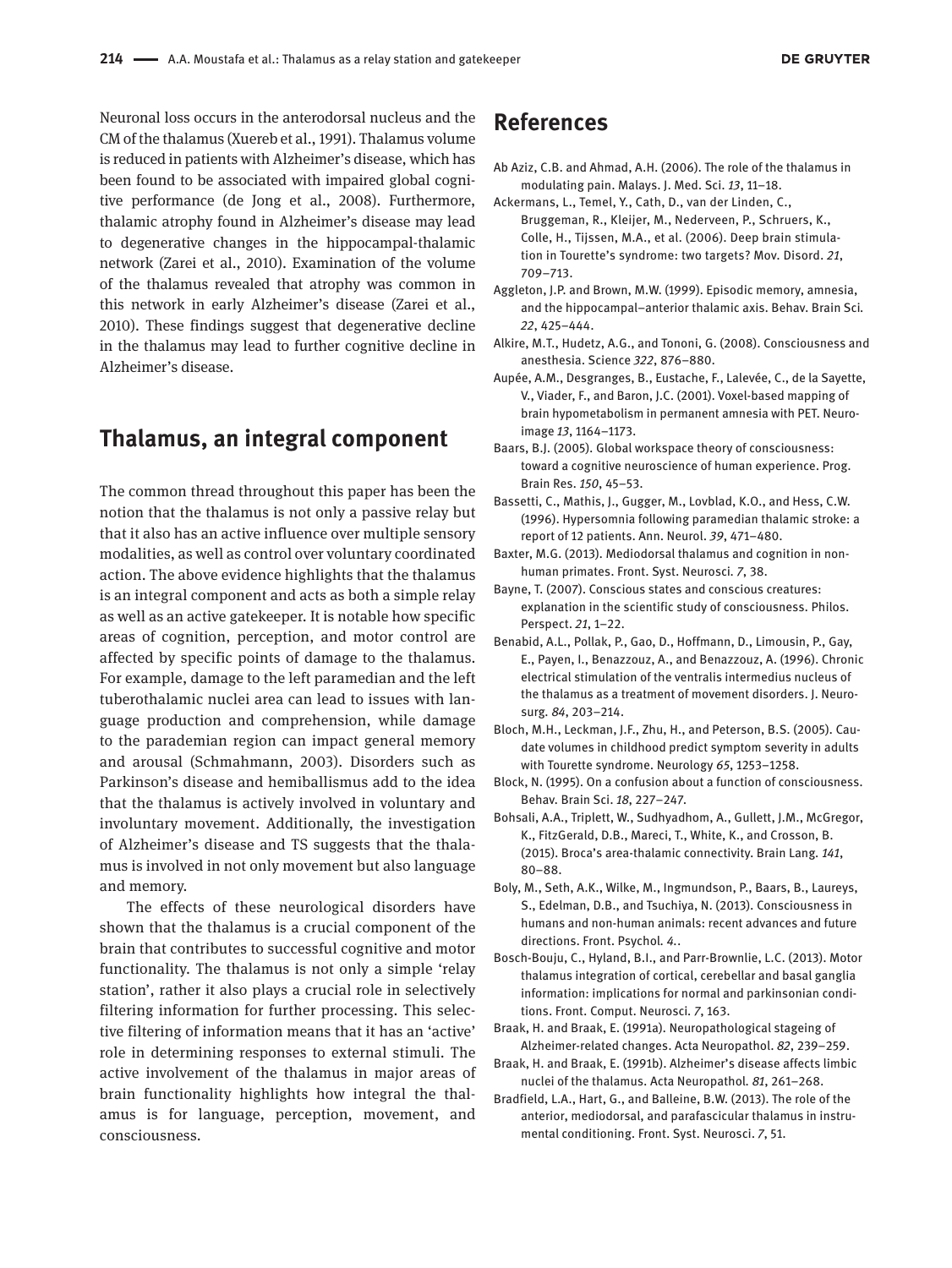Bruya, B. (2010). Effortless Attention: A New Perspective in the Cognitive Science of Attention and Action (Cambridge, MA: MIT Press).

Bushnell, M.C. and Duncan, G.H. (1989). Sensory and affective aspects of pain perception: is medial thalamus restricted to emotional issues? Exp. Brain Res. *78*, 415–418.

Caretti, V., Stoffers, D., Winogrodzka, A., Isaias, I.U., Costantino, G., Pezzoli, G., Ferrarese, C., Antonini, A., Wolters, E.C., and Booij, J. (2008). Loss of thalamic serotonin transporters in early drugnaïve Parkinson's disease patients is associated with tremor: an [(123)I]β-CIT SPECT study. J. Neural Transm. *115*, 721–729.

Constantinidis, C., Franowicz, M.N., and Goldman-Rakic, P.S. (2001). The sensory nature of mnemonic representation in the primate prefrontal cortex. Nat. Neurosci. *4*, 311–316.

Crick, F. (1984). Function of the thalamic reticular complex: the searchlight hypothesis. Proc. Natl. Acad. Sci. USA *81*, 4586–4590.

Crick, F. and Koch, C. (2003). A framework for consciousness. Nat. Neurosci*. 6*, 119–126.

De Gennaro, L. and Ferrara, M. (2003). Sleep spindles: an overview. Sleep Med. Rev*. 7*, 423–440.

de Jong, L.W., van der Hiele, K., Veer, I.M., Houwing, J.J., Westendorp, R.G.J., Bollen, E.L.E.M., de Bruin, P.W., Middelkoop, H.A.M., van Buchem M.A., and van der Grond, J. (2008). Strongly reduced volumes of putamen and thalamus in Alzheimer's disease: an MRI study. Brain *131*, 3277–3285.

de Leon, M.J., Golomb, J., Convit, A., DeSanti, S., McRae, T.D., and George, A.E. (1993). Measurement of medial temporal lobe atrophy in diagnosis of Alzheimer's disease. Lancet *341*, 125–126.

Dehaene, S. and Naccache, L. (2001). Towards a cognitive neuroscience of consciousness: basic evidence and a workspace framework. Cognition *79*, 1–37.

Edelman, G.M. (2003). Naturalizing consciousness: a theoretical framework. Proc. Natl. Acad. Sci. USA *100*, 5520–5524.

Etemadifar, M., Abtahi, S.H., Abtahi, S.M., Mirdamadi, M., Sajjadi, S., Golabbakhsh, A., Savoj, M.-R., Fereidan-Esfahani, M., Nasr, Z., and Tabrizi, N. (2012). Hemiballismus, hyperphagia, and behavioral changes following subthalamic infarct. Case. Rep. Med*. 2012*, 768580.

Fama, R., Pitel, A.-L. and Sullivan, E.V. (2012). Anterograde episodic memory in Korsakoff syndrome. Neuropsychol. Rev. *22*, 93–104.

Ford, A.A., Triplett, W., Sudhyadhom, A., Gullett, J., McGregor, K., FitzGerald, D.B., Mareci, T., White, K., and Crosson, B. (2013). Broca's area and its striatal and thalamic connections: a diffusion-MRI tractography study. Front. Neuroanat. *7*, 8.

Funahashi, S. (2013). Thalamic mediodorsal nucleus and its participation in spatial working memory processes: comparison with the prefrontal cortex. Front. Syst. Neurosci. *7*, 36.

García-Cabezas, M.Á., Martínez-Sánchez, P., Sánchez-González, M.Á., Garzón, M., and Cavada, C. (2009). Dopamine innervation in the thalamus: monkey versus rat. Cereb. Cortex (New York, NY) *19*, 424–434.

Gelb, D.J., Oliver, E., and Gilman, S. (1999). Diagnostic criteria for Parkinson disease. Arch. Neurol. *56*, 33–39.

Goldman-Rakic, P.S. (1995). Cellular basis of working memory. Neuron *14*, 477–485.

Guilleminault, C., Quera-Salva, M.-A., and Goldberg, M.P. (1993). Pseudo-hypersomnia and pre-sleep behaviour with bilateral paramedian thalamic lesions. Brain *116*, 1549–1563.

Guillery, R.W. (1995). Anatomical evidence concerning the role of the thalamus in corticocortical communication: a brief review. J. Anat. *187*, 583–592.

Guillery, R.W. and Sherman, S.M. (2002a). Thalamic relay functions and their role in corticocortical communication: generalizations from the visual system. Neuron *33*, 163–175.

Guillery, R.W. and Sherman, S.M. (2002b). The thalamus as a monitor of motor outputs. Philos. Trans. R. Soc. Lond. B. Biol. Sci. *357*, 1809–1821.

Habib, M.R., Ganea, D.A., Katz, I.K., and Lamprecht, R. (2013). ABL1 in thalamus is associated with safety but not fear learning. Front. Syst. Neurosci. *7*, 5.

Halliday, G.M. (2009). Thalamic changes in Parkinson's disease. Parkinsonism Relat. Disord*. 15,* S152–S155.

- Handley, A., Medcalf, P., Hellier, K., and Dutta, D. (2009). Movement disorders after stroke. Age Ageing *38*, 260–266.
- Harding, A., Halliday, G., Caine, D., and Kril, J. (2000). Degeneration of anterior thalamic nuclei differentiates alcoholics with amnesia. Brain *123*, 141–154.

Helmich, R.C., Hallett, M., Deuschl, G., Toni, I., and Bloem, B.R. (2012). Cerebral causes and consequences of parkinsonian resting tremor: a tale of two circuits? Brain *135*, 3206–3226.

Henderson, J.M., Carpenter, K., Cartwright, H., and Halliday, G.M. (2000). Loss of thalamic intralaminar nuclei in progressive supranuclear palsy and Parkinson's disease: clinical and therapeutic implications. Brain *123*, 1410–1421.

Hendry, S.H.C., Jones, E.G., and Graham, J. (1979). Thalamic relay nuclei for cerebellar and certain related fiber systems in the cat. J. Comp. Neurol. *185*, 679–713.

Horinek, D., Varjassyova, A., and Hort, J. (2007). Magnetic resonance analysis of amygdalar volume in Alzheimer's disease. Curr. Opin. Psychiatry *20*, 273–277.

Houk, J.C., Bastianen, C., Fansler, D., Fishbach, A., Fraser, D., Reber, P.J., Roy, S.A., and Simo, L.S. (2007). Action selection and refinement in subcortical loops through basal ganglia and cerebellum. Philos. Trans. R. Soc. Lond. B. Biol. Sci. *362*, 1573–1583.

Hubel, D.H. (1995). Eye, Brain, and Vision (New York: Scientific American Library).

Hyde, T.M., Stacey, M.E., Coppola, R., Handel, S.F., Rickler, K.C., and Weinberger, D.R. (1995). Cerebral morphometric abnormalities in Tourette's syndrome: a quantitative MRI study of monozygotic twins. Neurology *45*, 1176–1182.

Jankowski, M.M., Ronnqvist, K.C., Tsanov, M., Vann, S.D., Wright, N.F., Erichsen, J.T., Aggleton, J.P., and O'Mara, S.M. (2013). The anterior thalamus provides a subcortical circuit supporting memory and spatial navigation. Front. Syst. Neurosci. *7*, 45.

Kassubek, J., Juengling, F.D., Hellwig, B., Spreer, J., and Lucking, C.H. (2002). Thalamic gray matter changes in unilateral Parkinsonian resting tremor: a voxel-based morphometric analysis of 3-dimensional magnetic resonance imaging. Neurosci. Lett. *323*, 29–32.

Kastner, S., Schneider, K.A., and Wunderlich, K. (2006). Beyond a relay nucleus: neuroimaging views on the human LGN. Prog. Brain Res. *155*, 125–143.

Klostermann, F., Krugel, L.K., and Ehlen, F. (2013). Functional roles of the thalamus for language capacities. Front. Syst. Neurosci. *7*, 32.

Kopelman, M.D. (1995). The Korsakoff syndrome. Br. J. Psychiatry *166*, 154–173.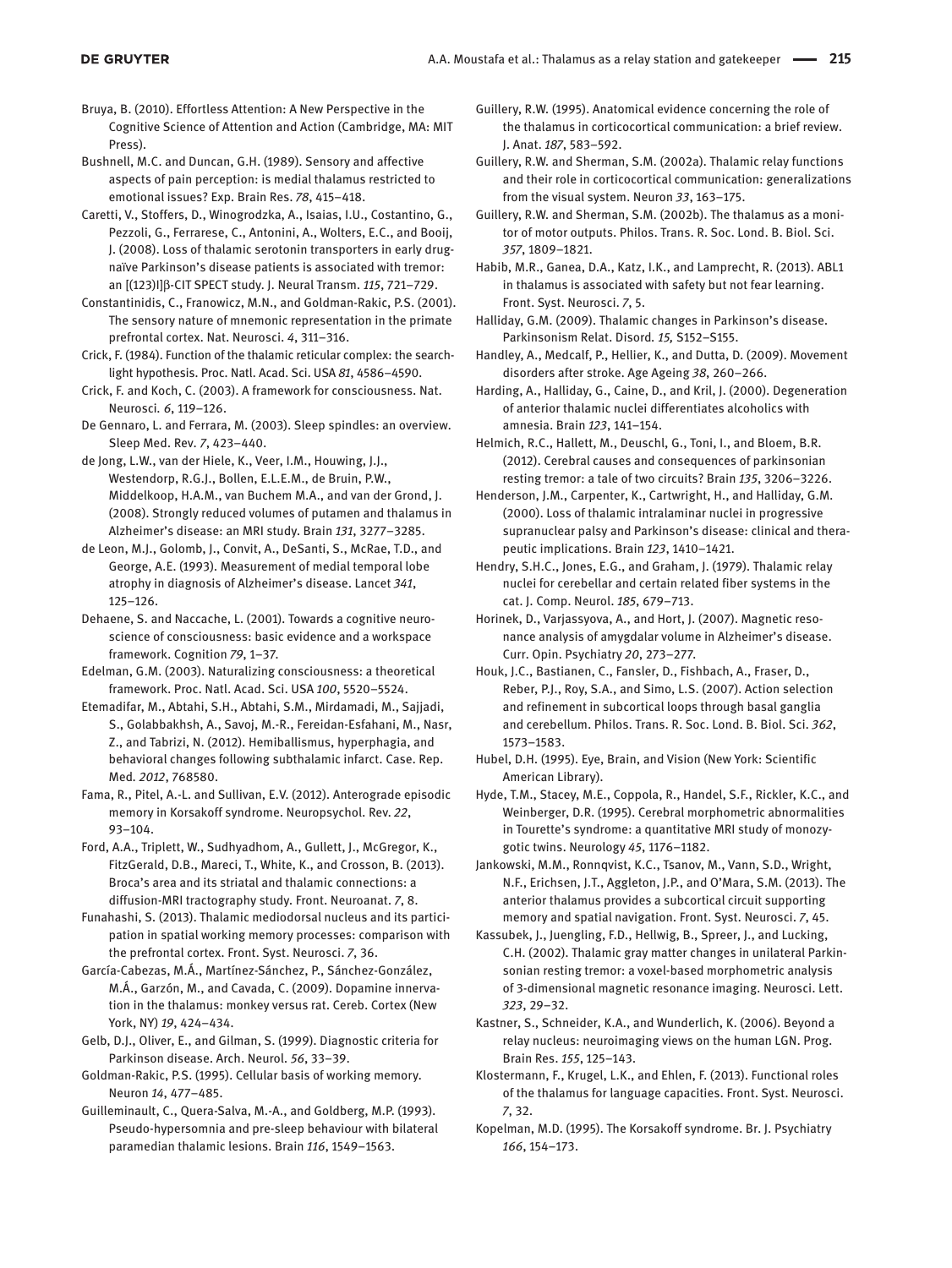**DE GRUYTER** 

Kriegel, U. (2015). The Varieties of Consciousness (New York, NY: Oxford University Press).

Kulisevsky, J., Berthier, M.L., and Pujol, J. (1993). Hemiballismus and secondary mania following a right thalamic infarction. Neurology *43*, 1422–1424.

LaBerge, D. (1997). Attention, awareness, and the triangular circuit. Conscious. Cogn*. 6*, 149–181.

LaBerge, D. (2001). Attention, consciousness, and electrical wave activity within the cortical column. Int. J. Psychophysiol. *43*, 5–24.

Leckman, J.F., Bloch, M.H., Smith, M.E., Larabi, D., and Hampson, M. (2010). Neurobiological substrates of Tourette's disorder. J. Child Adolesc. Psychopharmacol. *20*, 237–247.

Lee, C.C., Chou, I.C., Tsai, C.H., Wang, T.R., Li, T.C., and Tsai, F.J. (2005). Dopamine receptor D2 gene polymorphisms are associated in Taiwanese children with Tourette syndrome. Pediatr. Neurol. *33*, 272–276.

León-Domínguez, U., Vela-Bueno, A., Froufé-Torres, M., and León-Carrión, J. (2013). A chronometric functional sub-network in the thalamo-cortical system regulates the flow of neural information necessary for conscious cognitive processes. Neuropsychologia *51*, 1336–1349.

Liu, X., Lauer, K.K., Ward, B.D., Li, S.-J., and Hudetz, A.G. (2013). Differential effects of deep sedation with propofol on the specific and nonspecific thalamocortical systems a functional magnetic resonance imaging study. Anesthesiology *118*, 59–69.

Llinás, R., Ribary, U., Contreras, D., and Pedroarena, C. (1998). The neuronal basis for consciousness. Philos. Trans. R. Soc. Lond. B. Biol. Sci. *353*, 1841–1849.

Mair, W.G., Warrington, E.K., and Weiskrantz, L. (1979). Memory disorder in Korsakoff's psychosis: a neuropathological and neuropsychological investigation of two cases. Brain *102*, 749–783.

Mashour, G.A. and Alkire, M.T. (2013a). Consciousness, anesthesia, and the thalamocortical system. Anesthesiology *118*, 13–15.

Mashour, G.A. and Alkire, M.T. (2013b). Evolution of consciousness: Phylogeny, ontogeny, and emergence from general anesthesia. Proc. Natl. Acad. Sci. USA *110*, 10357–10364.

Matsumoto, N., Minamimoto, T., Graybiel, A.M., and Kimura, M. (2001). Neurons in the thalamic CM-Pf complex supply striatal neurons with information about behaviorally significant sensory events. J. Neurophysiol*. 85*, 960–976.

Mayes, A.R., Meudell, P.R., Mann, D., and Pickering, A. (1988). Location of lesions in Korsakoff's syndrome: neuropsychological and neuropathological data on two patients. Cortex *24*, 367–388.

McAlonan, K., Cavanaugh, J., and Wurtz, R.H. (2006). Attentional modulation of thalamic reticular neurons. J. Neurosci. *26*, 4444–4450.

McKeown, M.J., Uthama, A., Abugharbieh, R., Palmer, S., Lewis, M., and Huang, X. (2008). Shape (but not volume) changes in the thalami in Parkinson disease. BMC Neurol. *8*, 1–8.

Middleton, F.A. and Strick, P.L. (2000). Basal ganglia and cerebellar loops: motor and cognitive circuits. Brain Res. Brain Res. Rev. *31*, 236–250.

Miller, A.M., Bansal, R., Hao, X., Sanchez-Pena, J.P., Sobel, L.J., Liu, J., Xu, D., Zhu, H., Chakravarty, M.M., Durkin, K., et al. (2010). Enlargement of thalamic nuclei in Tourette syndrome. Arch. Gen. Psychiatry *67*, 955–964.

Minamimoto, T., Hori, Y., Yamanaka, K., and Kimura, M. (2014). Neural signal for counteracting pre-action bias in the centromedian thalamic nucleus. Front. Syst. Neurosci. *8*, 3. Mitchell, A.S. and Chakraborty, S. (2013). What does the mediodorsal thalamus do? Front. Syst. Neurosci. *7*, 37.

Mitchell, A.S. and Gaffan, D. (2008). The magnocellular mediodorsal thalamus is necessary for memory acquisition, but not retrieval. J. Neurosci. *28*, 258–263.

Mure, H., Hirano, S., Tang, C.C., Isaias, I.U., Antonini, A., Ma, Y., Dhawan, V., and Eidelberg, D. (2011). Parkinson's disease tremor-related metabolic network: characterization, progression, and treatment effects. Neuroimage *54*, 1244–1253.

Newman, J., Baars, B.J., and Cho, S.-B. (1997). A neural global workspace model for conscious attention. Neural Netw. *10*, 1195–1206.

Ohye, C., Higuchi, Y., Shibazaki, T., Hashimoto, T., Koyama, T., Hirai, T., Matsuda, S., Serizawa, T., Hori, T., Hayashi, M., et al. (2012). Gamma knife thalamotomy for Parkinson disease and essential tremor: a prospective multicenter study. Neurosurgery *70*, 526–535; discussion 535–526.

Ostendorf, F., Liebermann, D., and Ploner, C.J. (2013). A role of the human thalamus in predicting the perceptual consequences of eye movements. Front. Syst. Neurosci. *7*, 10.

Ostlund, S.B. and Balleine, B.W. (2008). Differential involvement of the basolateral amygdala and mediodorsal thalamus in instrumental action selection. J. Neurosci. *28*, 4398–4405.

Pessoa, L. and Adolphs, R. (2010). Emotion processing and the amygdala: from a 'low road' to 'many roads' of evaluating biological significance. Nat. Rev. Neurosci. *11*, 773–783.

Peterson, B.S., Thomas, P., Kane, M.J., Scahill, L., Zhang, H., Bronen, R., King, R.A., Leckman, J.F., and Staib, L. (2003). Basal ganglia volumes in patients with Gilles de la Tourette syndrome. Arch. Gen. Psychiatry *60*, 415–424.

Poulet, J.F., Fernandez, L.M., Crochet, S., and Petersen, C.C. (2012). Thalamic control of cortical states. Nat. Neurosci. *15*, 370–372.

Prevosto, V. and Sommer, M.A. (2013). Cognitive control of movement via the cerebellar-recipient thalamus. Front. Syst. Neurosci*. 7*, 56.

Probst-Cousin, S., Druschky, A., and Neundorfer, B. (2003). Disappearance of resting tremor after "stereotaxic" thalamic stroke. Neurology *61*, 1013–1014.

Purushothaman, G., Marion, R., Li, K., and Casagrande, V.A. (2012). Gating and control of primary visual cortex by pulvinar. Nat. Neurosci. *15*, 905–912.

Ranganath, C. and D'Esposito, M. (2001). Medial temporal lobe activity associated with active maintenance of novel information. Neuron *31*, 865–873.

Reed, L.J., Lasserson, D., Marsden, P., Stanhope, N., Stevens, T., Bello, F., Kingsley, D., Colchester, A., and Kopelman, M.D. (2003). FDG-PET findings in the Wernicke-Korsakoff syndrome. Cortex *39*, 1027–1045.

Roessner, V., Overlack, S., Schmidt-Samoa, C., Baudewig, J., Dechent, P., Rothenberger, A., and Helms, G. (2011). Increased putamen and callosal motor subregion in treatment-naive boys with Tourette syndrome indicates changes in the bihemispheric motor network. J. Child Psychol. Psychiatry *52*, 306–314.

Rosenthal, D.M. (2002). How many kinds of consciousness? Conscious. Cogn. *11*, 653–665.

Rotsides, J. and Mammis, A. (2013). The use of deep brain stimulation in Tourette's syndrome. Neurosurg. Focus *35*, E4. Doi: 10.3171/2013.8.FOCUS13292.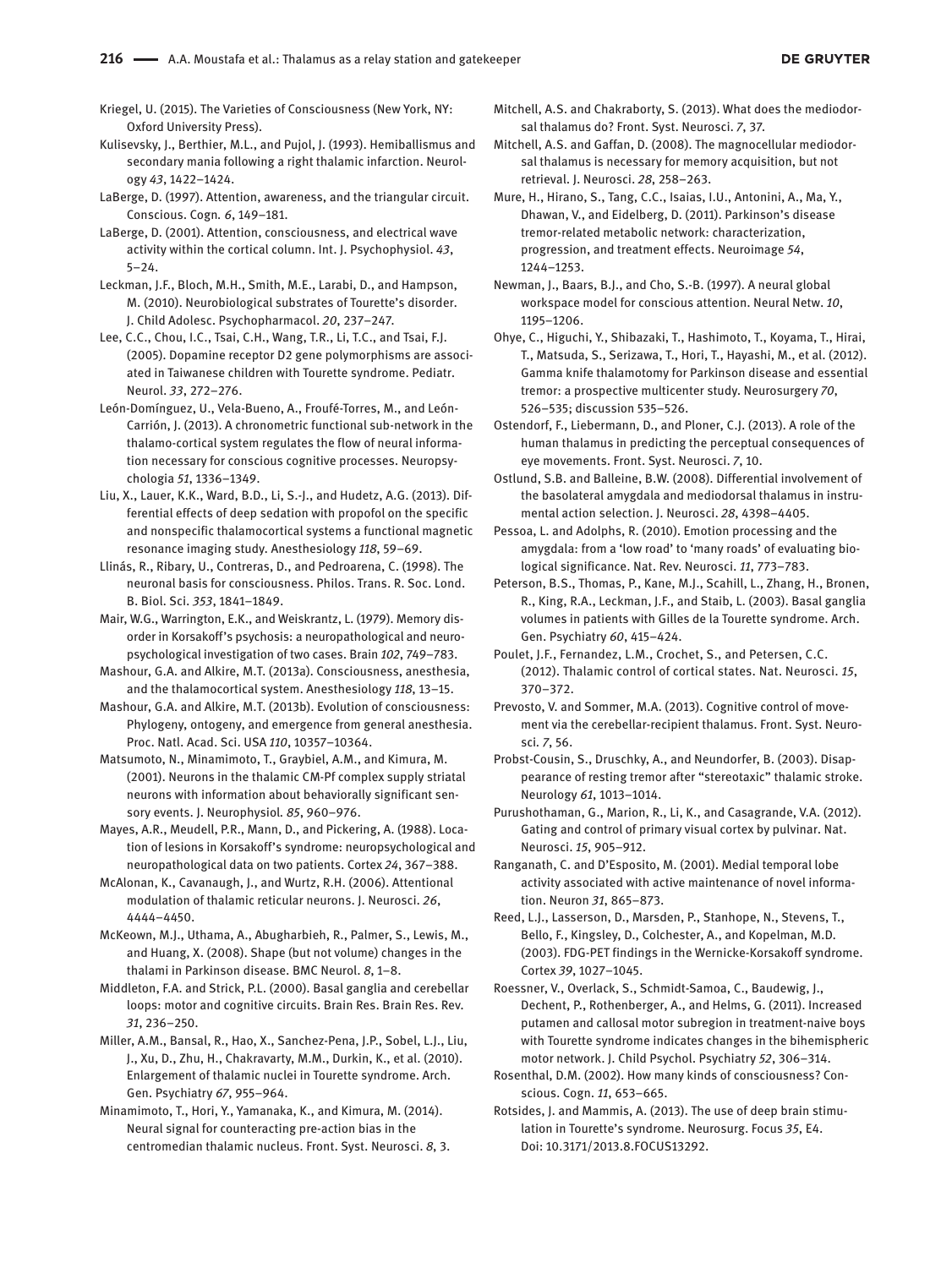Saalmann, Y.B. (2014). Intralaminar and medial thalamic influence on cortical synchrony, information transmission and cognition. Front. Syst. Neurosci. *8*, 83. Doi: 10.3389/fnsys.2014.00083.

Saalmann, Y.B. and Kastner, S. (2011). Cognitive and perceptual functions of the visual thalamus. Neuron *71*, 209–223.

Saalmann, Y.B., Pinsk, M.A., Wang, L., Li, X., and Kastner, S. (2012). Pulvinar regulates information transmission between cortical areas based on attention demand(s). Science (New York, NY) *337*, 753–756.

Sánchez-González, M.Á., García-Cabezas, M.Á., Rico, B., and Cavada, C. (2005). The primate thalamus is a key target for brain dopamine. J. Neurosci. *25*, 6076–6083.

Santamaria, J., Pujol, M., Orteu, N., Solanas, A., Cardenal, C., Santacruz, P., Chimeno, E., and Moon, P. (2000). Unilateral thalamic stroke does not decrease ipsilateral sleep spindles. Sleep *23*, 333–339.

Savage, L.M., Hall, J.M., and Resende, L.S. (2012). Translational rodent models of Korsakoff syndrome reveal the critical neuroanatomical substrates of memory dysfunction and recovery. Neuropsychol. Rev. *22*, 195–209.

Schmahmann, J.D. (2003). Vascular syndromes of the thalamus. Stroke *34*, 2264–2278.

Seth, A.K., Baars, B.J., and Edelman, D.B. (2005). Criteria for consciousness in humans and other mammals. Conscious. Cogn. *14*, 119–139.

Sherman, S.M. and Guillery, R.W. (2002). The role of the thalamus in the flow of information to the cortex. Philos. Trans. R. Soc. Lond. B. Biol. Sci. *357*, 1695–1708.

Sherman, S.M. and Guillery, R.W. (2006). Exploring the Thalamus and its Role in Cortical Function (Cambridge, MA: MIT Press).

Shimamura, A., Jernigan, T., and Squire, L. (1988). Korsakoff's syndrome: radiological (CT) findings and neuropsychological correlates. J. Neurosci*. 8*, 4400–4410.

Speakman, T.J. (1963). Results of thalamotomy for Parkinson's disease. Can. Med. Assoc. J. *89*, 652–656.

Spering, M. and Carrasco, M. (2015). Acting without seeing: eye movements reveal visual processing without awareness. Trends Neurosci*. 38*, 247–258.

Stein, T., Moritz, C., Quigley, M., Cordes, D., Haughton, V., and Meyerand, E. (2000). Functional connectivity in the thalamus and hippocampus studied with functional MR imaging. Am. J. Neuroradiol. *21*, 1397–1401.

Steriade, M. and Llinás, R.R. (1988). The functional states of the thalamus and the associated neuronal interplay. Physiol. Rev. *68*, 649–742.

Steriade, M., McCormick, D.A., and Sejnowski, T.J. (1993). Thalamocortical oscillations in the sleeping and aroused brain. Science *262*, 679–685.

Sunwoo, M.K., Cho, K.H., Hong, J.Y., Lee, J.E., Sohn, Y.H., and Lee, P.H. (2013). Thalamic volume and related visual recognition are associated with freezing of gait in non-demented patients with Parkinson's disease. Parkinsonism Relat. Disord. *19*, 1106–1109.

Tamietto, M. and de Gelder, B. (2010). Neural bases of the nonconscious perception of emotional signals. Nat. Rev. Neurosci. *11*, 697–709.

Tasker, R.R., Siqueira, J., Hawrylyshyn, P., and Organ, L.W. (1983). What happened to VIM thalamotomy for Parkinson's disease? Appl. Neurophysiol. *46*, 68–83.

Temel, Y., van Lankveld, J.J., Boon, P., Spincemaille, G.H., van der Linden, C., and Visser-Vandewalle, V. (2004). Deep brain

stimulation of the thalamus can influence penile erection. Int. J. Impot. Res. *16*, 91–94.

Tham, W.W.P., Stevenson, R.J., and Miller, L.A. (2009). The functional role of the medio dorsal thalamic nucleus in olfaction. Brain Res. Rev. *62*, 109–126.

Theyel, B.B., Llano, D.A., and Sherman, S.M. (2010). The corticothalamocortical circuit drives higher-order cortex in the mouse. Nat. Neurosci. *13*, 84–88.

Tinuper, P., Montagna, P., Medori, R., Cortelli, P., Zucconi, M., Baruzzi, A., and Lugaresi, E. (1989). The thalamus participates in the regulation of the sleep-waking cycle. A clinicopathological study in fatal familial thalamic degeneration. Electroencephalogr. Clin. Neurophysiol. *73*, 117–123.

Tononi, G. (2004). An information integration theory of consciousness. BMC Neurosci. *5*, 42.

Tononi, G. and Edelman, G.M. (1998). Consciousness and the integration of information in the brain. Adv. Neurol. *77*, 245–280.

Urakami, Y. (2008). Relationships between sleep spindles and activities of cerebral cortex as determined by simultaneous EEG and MEG recording. J. Clin. Neurophysiol. *25*, 13–24.

Van der Werf, Y.D., Witter, M.P., Uylings, H.B., and Jolles, J. (2000). Neuropsychology of infarctions in the thalamus: a review. Neuropsychologia *38*, 613–627.

Vandewalle, V., van der Linden, C., Groenewegen, H.J., and Caemaert, J. (1999). Stereotactic treatment of Gilles de la Tourette syndrome by high frequency stimulation of thalamus. Lancet *353*, 724.

Victor, M., Adams, R.D., and Collins, G.H. (1971). The Wernicke-Korsakoff Syndrome (Philadelphia, PA: FA Davis Company).

Victor, M., Adams, R., and Collins, G. (1989). The Wernicke-Korsakoff Syndrome and Related Neurologic Disorders due to Alcoholism and Malnutrion (Philadelphia, PA: FA Davis Company).

Visser, P.J., Krabbendam, L., Verhey, F.R.J., Hofman, P.A.M., Verhoeven, W.M.A., Tuinier, S., Wester, A., Den Berg, Y.W.M.M.V., Goessens, L., Werf, Y., and Jolles, J. (1999). Brain correlates of memory dysfunction in alcoholic Korsakoff's syndrome. J. Neurol. Neurosurg. Psychiatry *67*, 774–778.

Ward, L.M. (2011). The thalamic dynamic core theory of conscious experience. Conscious. Cogn. *20*, 464–486.

Ward, L.M. (2013). The thalamus: gateway to the mind. Wiley Interdiscip. Rev. Cognitive Sci*. 4*, 609–622.

Weinberger, M., Hutchison, W.D., Lozano, A.M., Hodaie, M., and Dostrovsky, J.O. (2009). Increased gamma oscillatory activity in the subthalamic nucleus during tremor in Parkinson's disease patients. J. Neurophysiol. *101*, 789–802.

Wickens, J. (1997). Basal ganglia: structure and computations. Netw. Comput. Neural Syst. *8*, R77–R109.

Wilke, M., Turchi, J., Smith, K., Mishkin, M., and Leopold, D.A. (2010). Pulvinar inactivation disrupts selection of movement plans. J. Neurosci. *30*, 8650–8659.

Wunderlich, K., Schneider, K.A., and Kastner, S. (2005). Neural correlates of binocular rivalry in the human lateral geniculate nucleus. Nat. Neurosci. *8*, 1595–1602.

Xu, W. and Südhof, T.C. (2013). A neural circuit for memory specificity and generalization. Science (New York, NY) *339*, 1290–1295.

Xuereb, J.H., Perry, R.H., Candy, J.M., Perry, E.K., Marshall, E., and Bonham, J.R. (1991). Nerve cell loss in the thalamus in Alzheimer's disease and Parkinson's disease. Brain *114*, 1363–1379.